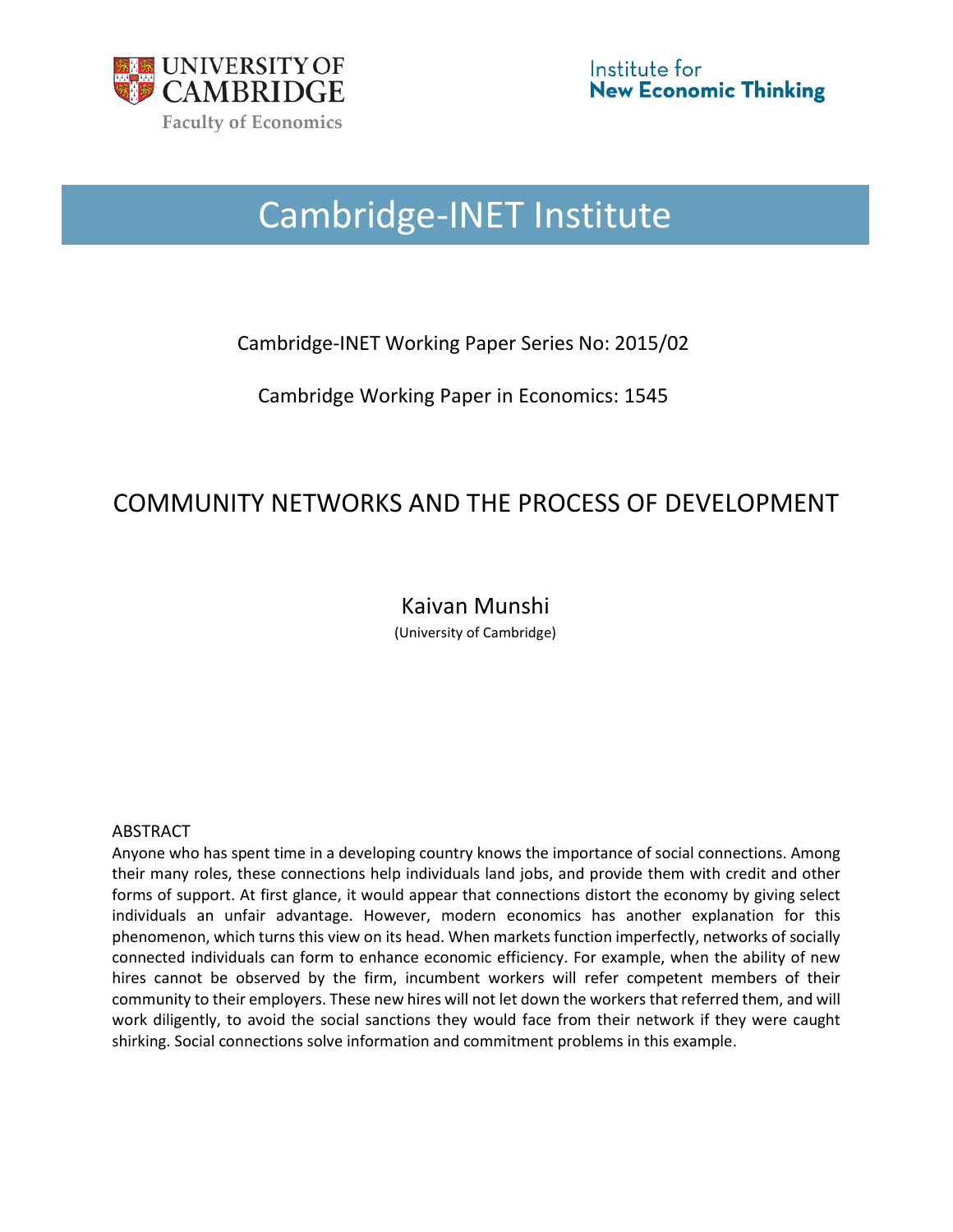#### **Community Networks and the Process of Development**

Anyone who has spent time in a developing country knows the importance of social connections. Among their many roles, these connections help individuals land jobs, and provide them with credit and other forms of support. At first glance, it would appear that connections distort the economy by giving select individuals an unfair advantage. However, modern economics has another explanation for this phenomenon, which turns this view on its head. When markets function imperfectly, networks of socially connected individuals can form to *enhance* economic efficiency. For example, when the ability of new hires cannot be observed by the firm, incumbent workers will refer competent members of their community to their employers. These new hires will not let down the workers that referred them, and will work diligently, to avoid the social sanctions they would face from their network if they were caught shirking. Social connections solve information and commitment problems in this example.

Unlike information networks, which can be organized around casual acquaintances or even anonymous on-line communities, networks that solve commitment problems must be based on strong social ties to support the sanctions that are needed to maintain cooperative behavior (Karlan et al. 2009, Dhillon et al. 2014). Commitment networks will thus typically be organized around close-knit communities that have been in place for long periods of time, sometimes spanning multiple generations. Depending on the context, these communities could be based on kinship (e.g.; castes in India and clans in sub-Saharan Africa) or on geographical proximity (neighborhoods or villages). Members of these well-established communities will work together to successfully achieve common objectives, sacrificing immediate individual gain when they are sufficiently patient and when the threat of social sanctions is sufficiently severe.

Although community networks may improve outcomes for their members, a major limitation of these informal institutions is that their benefits are restricted to select populations. For example, individuals from a small number of communities that have established business networks (by historical good-fortune) will receive the credit and support that they need to start a new business. However, many, more deserving, individuals from other communities will be shut out. This misallocation of resources and talents when community networks are active was first documented by Banerjee and Munshi (2004). It explains, in part, why less efficient firms may continue to operate in developing economies (Hsieh and Klenow 2009). It also has obvious consequences for the dynamics of development.

When credit markets function imperfectly, modern growth theory tells us that wealth inequality can persist over many generations (Galor and Zeira 1993, Banerjee and Newman 1993). Once networks are added to the mix, new opportunities for mobility open up at the level of the community. Members of communities that are fortuitously able to establish new networks work together to overcome credit and other constraints, moving as a group to new locations and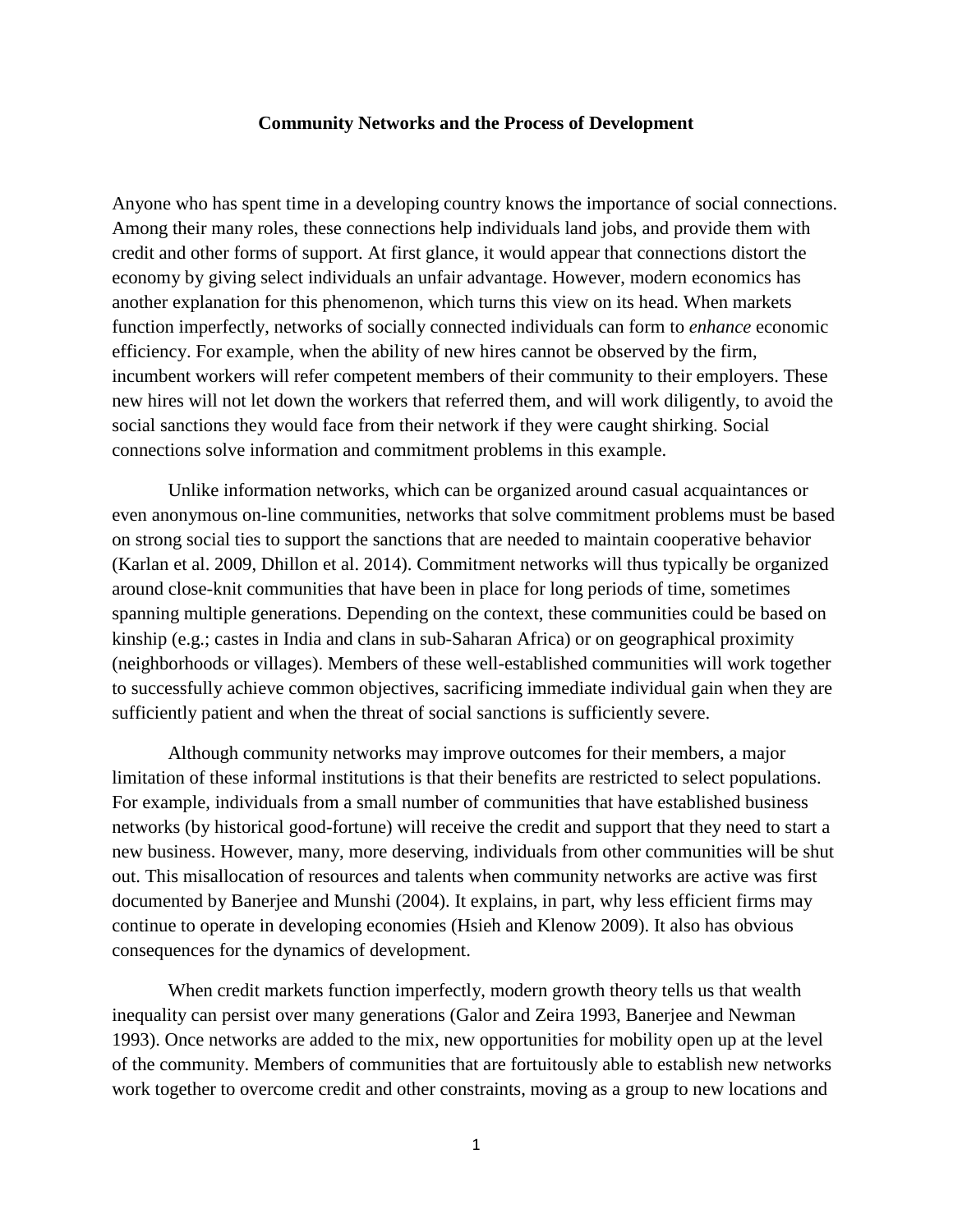new occupations (Munshi 2011). The dynamics of the wealth distribution in the overall population will now be more complex, with networks forming and dissipating within and across communities over the course of the development process. How this process actually unfolds will depend not only on the initial wealth distribution, but also on the community structure and the exogenous sequence of events that triggers the formation of new networks, and this will vary from country to country.

My objective in this paper is to lay the groundwork for a new network-based theory of economic development. The first step is to establish that community-based networks are active throughout the developing world. There is plenty of anecdotal and descriptive evidence supporting this claim. However, showing that these networks actually improve the economic outcomes of their members is more of a challenge. Over the course of the paper I will present multiple strategies that have been employed to directly or indirectly identify network effects. The second step is to move beyond a static role for community networks, solving commitment problems and improving the outcomes of their members in the short-run, to examine how these informal institutions can support group mobility. A voluminous literature documents the involvement of communities in internal and international migration, both historically and in the contemporary economy. As with the static analysis, the challenge here is to show statistically that community networks directly support the movement of groups of individuals. I will show how restrictions from the theory can be used to infer a link between networks and migration in very different contexts.

While community networks may provide important group benefits to their members, these benefits may come with undesirable welfare consequences. Individuals belonging to other communities may be shut out of new employment opportunities. Individual mobility could, moreover, be severely restricted in existing networks. The third step in laying the groundwork for the new theory is to provide empirical support for this aspect of network-based development, namely that independent individual mobility will be constrained, both in communities where networks have formed as well as in other communities. I will draw on recent research from India (Munshi and Rosenzweig 2006, 2014) to support this claim, connecting the new theory of network-based development to the emerging literature on misallocation. Having laid the groundwork for the new theory, this paper concludes by discussing how the standard growth model could be augmented to incorporate community networks, and what consequences these additions might have for our understanding of the development process.

#### **Community Networks in Developing Economies**

Social networks are a ubiquitous feature of developing economies. One very visible role for networks is to support business activity, with a small number of communities typically dominating trade and manufacturing. For example, expatriate Indian communities dominated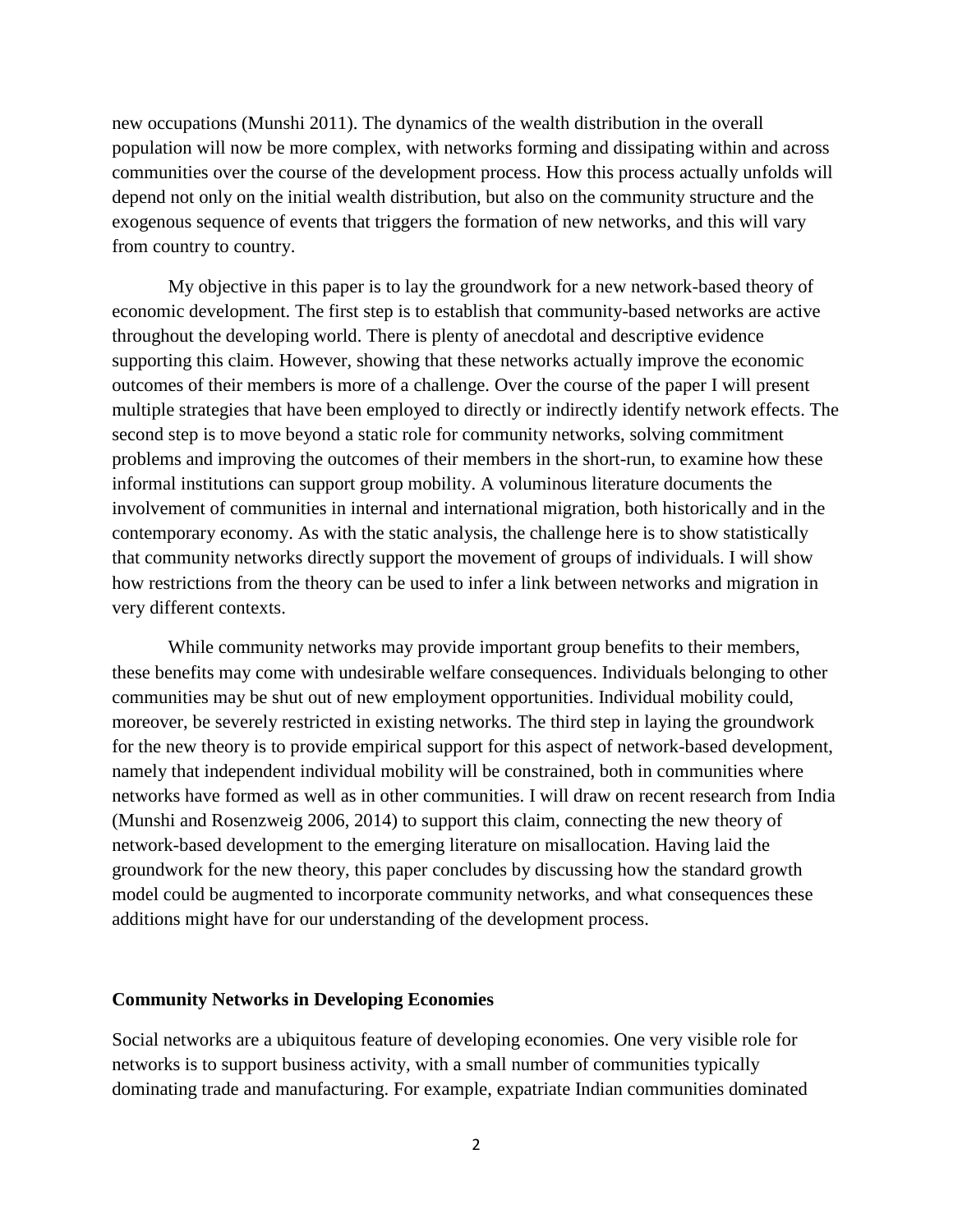East African business during and after colonial rule, until their members were forced to leave in the 1970's. Ethnic Chinese have controlled business in South East Asia for centuries. And the same story is true in India, the setting for a number of studies discussed in this paper, where a small number of Hindu castes and non-Hindu communities have historically dominated and continue to dominate business activity (Gadgil 1959, Nafziger 1971).

This concentration of business activity in the hands of a few communities does not, however, imply that opportunities are never available to outsiders. Indeed, all the communities listed above took advantage of fortuitous historical events to make their start in business. Indians took advantage of British colonial rule to enter business in East Africa, while communities such as the Bohris and the Parsis did the same in India. More recently, Damodaran (2008) describes how a number of agricultural castes have taken advantage of the restructuring of the Indian economy over the past three decades to move into business. This group mobility will be central to the discussion on network-based development that follows. For the moment, it suffices to note that business activity continues to be heavily networked in developing countries, with supporting evidence provided by studies from Vietnam (McMillan and Woodruff 1999), India (Munshi 2011), and various countries in sub-Saharan Africa (Fafchamps 1996, 1999, 2003, Fisman 2003).

A second role for social networks in developing economies is to find and secure jobs for their members. To take one example, numerous accounts by contemporary observers and an extensive social history literature indicate that friends and kin from the origin community in Europe helped secure jobs for migrants to the American Midwest in the nineteenth century and the first quarter of the twentieth century when this region was developing (Conzen 1976, Hoerder 1991). As discussed in greater detail below, African-American networks were also forming in northern cities at this time. And, halfway around the world, caste-based labor market networks were forming in the Indian cities that grew under British colonial rule. The presence of these networks has been documented in Mumbai's textile mills (Gokhale 1957), docks (Cholia 1941), railway workshops (Burnett-Hurst 1925), and transportation facilities (Chandravarkar 1994).

Although the networks described above may no longer be active, they have evolved or have been replaced by new networks. Labor market networks continue to be active in cities throughout the world, most often among migrant populations. Depending on the context, these networks can be organized around the family, the kin group (caste or clan), the origin village, or the destination neighborhood. Once the networks have established a niche in the destination economy, they will consolidate their position over time, making it difficult for newcomers to enter. However, new groups are nevertheless continually entering the labor market in these economies, with this process of group mobility described in greater detail below. For the moment, it suffices to note that labor markets in developing countries continue to be heavily networked, as documented, for example, in studies from China (Bian 1994, Zhang and Li 2003, Giles, Park, and Cai 2006, Wang 2012), South Africa (Magruder 2010), and India (Munshi and Rosenzweig 2006).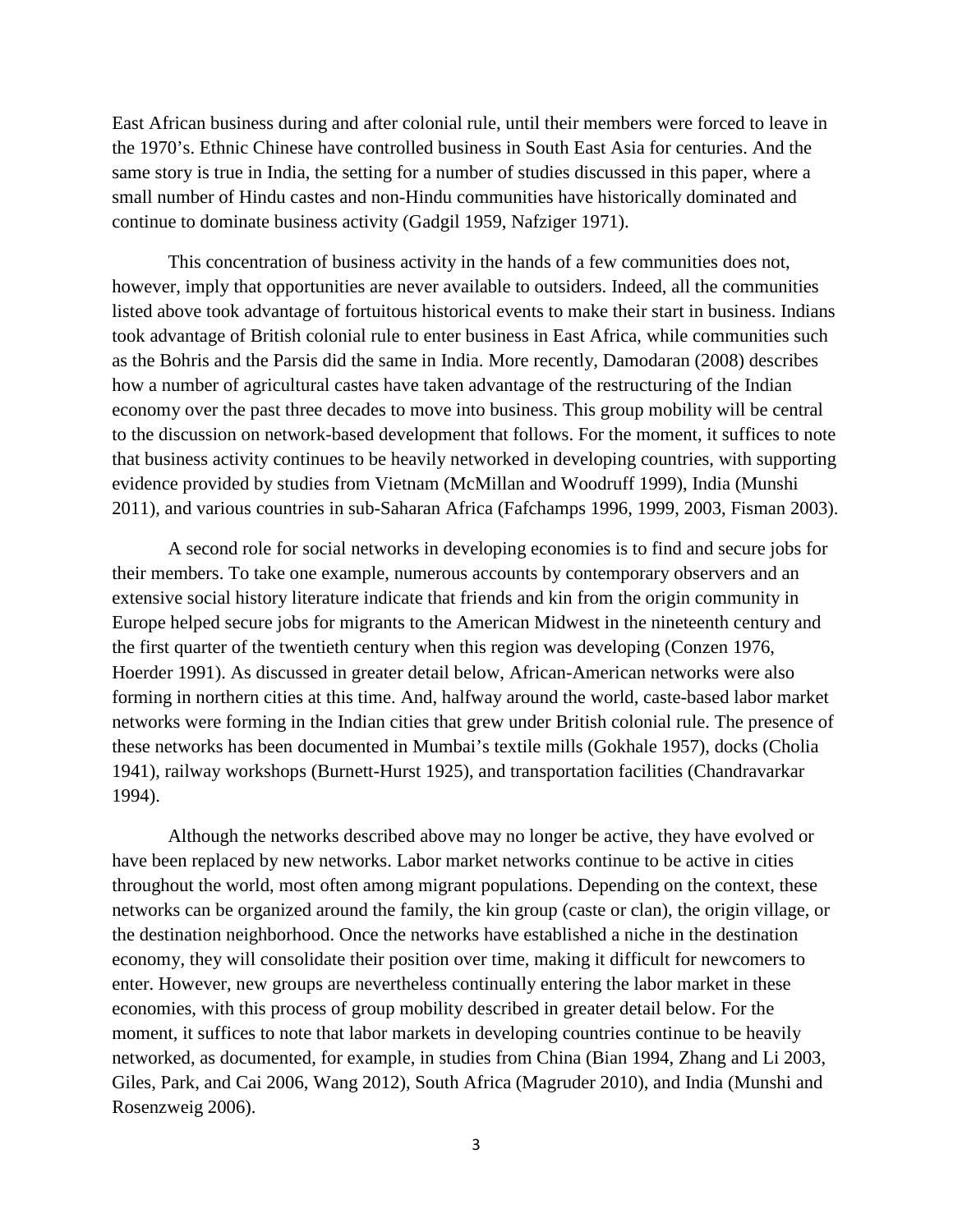A third role for social networks in developing economies is to provide social insurance for their members. Traditional agrarian economies are characterized by wide fluctuations in income. Under these conditions, risk-averse individuals benefit substantially from institutions that smooth their consumption. Without access to market credit or government safety nets, mutual insurance arrangements naturally emerge within well-established communities. The commitment problem that arises in such arrangements is that individuals with a positive income shock in a given period, who must make a transfer to individuals who received a negative shock, will be tempted to renege on their obligation. The threat of exclusion from the insurance arrangement in the future will sometimes be sufficient to deter such deviations from cooperative behavior. However, additional pressure may be required, which typically takes the form of social sanctions. Well-established communities are well positioned to implement such social sanctions. Not surprisingly, insurance networks are organized around close-knit social groups throughout the world; as for example, in India (Townsend 1994, Ligon 1998, Mazzocco and Saini 2012, Munshi and Rosenzweig 2014), the Philippines (Fafchamps and Lund 2003), Mexico (Angelucci, Di Giorgi, and Rasul 2014), and Cote d'Ivoire (Grimard 1997).

The central thesis of the new literature on informal institutions is that these institutions provide a range of benefits and services to their members when markets function imperfectly. To document the benefits that social networks provide their members, it is first necessary to define the relevant community; i.e. the population from which the network is drawn. In China, urban networks appear to be restricted to relatives and friends (Bian 1994, Zhang and Li 2003, Wang 2012). In sub-Saharan Africa and India, more elaborate networks are organized at the level of the clan and the caste, respectively (Luke and Munshi 2005, Munshi and Rosenzweig 2006, 2014). In Mexico and the United States, the village or neighborhood appears to be the social unit around which networks are organized (Massey et al. 1987, Munshi 2003, Sampson et al. 1997). Although individuals select into networks, the domain of the community is treated as predetermined in most analyses of networks. Examples from India feature prominently in the discussion that follows, so it will be useful at this point to introduce the reader to the Indian caste system and the caste-community around which networks are organized in that country.

The caste system is a distinctive feature of Indian society. A central tenet of this system is that individuals must marry within their own (sub) caste or *jati*. Non-Hindu communities follow the same rules of endogamous marriage, as do converts to Christianity who continue to marry within their original *jatis*. Sample surveys from rural and urban India indicate that close to 95% of Indian marriages continue to follow these traditional rules (Munshi and Rosenzweig 2006, 2014, Munshi 2011, Luke and Munshi 2011). The longevity of the caste system has been the subject of intense debate, with some social scientists arguing that this system was put in place as recently as the colonial period as a way of dividing the native population (de Zwart 2000). Recent genetic evidence, however, indicates that the rules of endogamous marriage were put in place 1900-4200 years ago, and that the Indian population today consists of 4,635 distinct genetic groups (Moorjani et al. 2013). A dense web of marriage ties, formed over many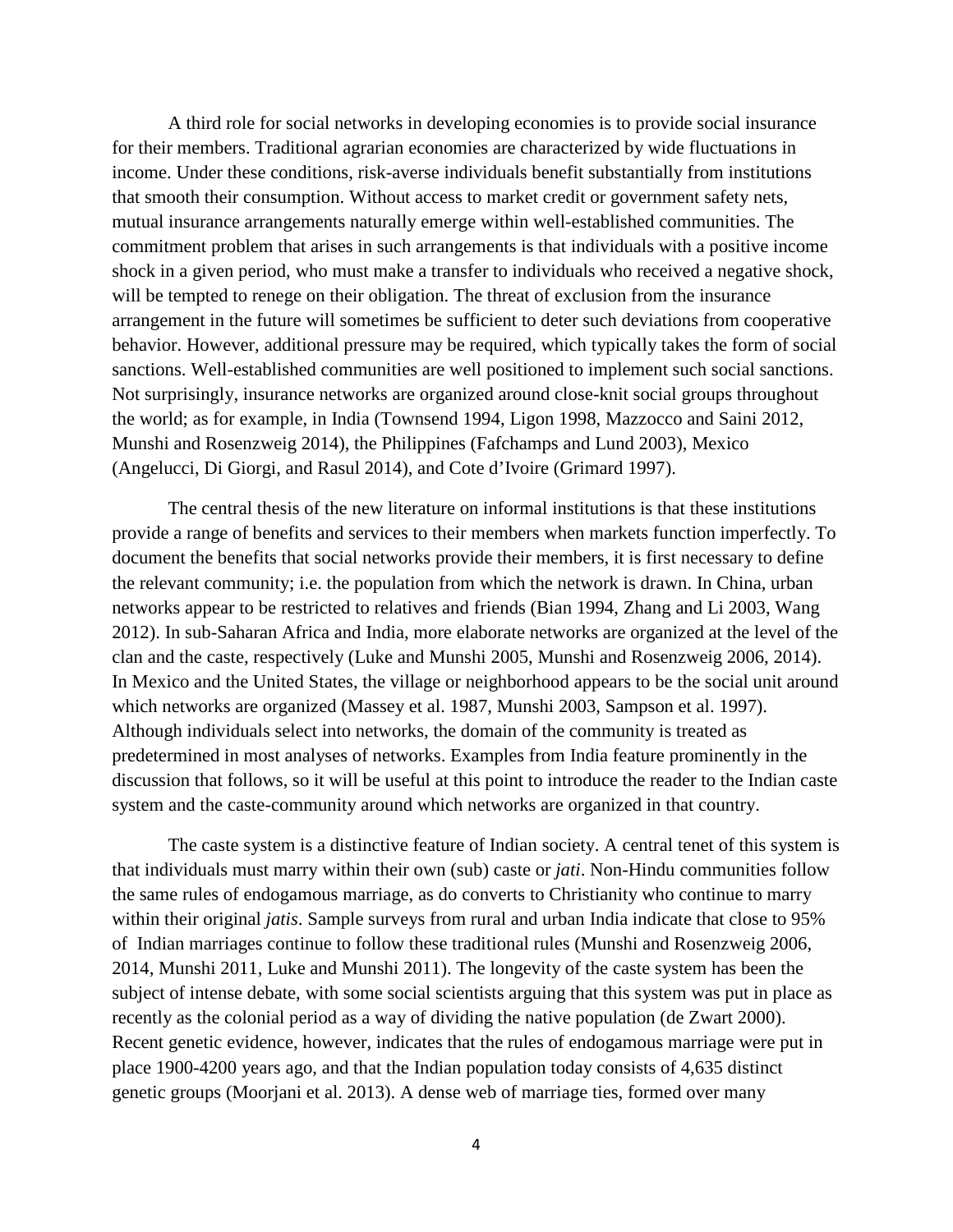generations, links members of each caste (directly or indirectly) to each other. The spatial segregation by caste that continues to characterize the Indian village further strengthens local caste connections. Not surprisingly, networks serving different functions have historically been organized, and continue to be organized, around the caste in India. What distinguishes caste networks from networks in other countries is their scope (extending over multiple villages) and their size (consisting of thousands of individuals). I will return to this point towards the end of the paper when linking social structure to the dynamics of development. For the moment, we will focus on the static benefits that (caste) networks provide their members.

The first role played by caste networks, going back many centuries, would have been to provide mutual insurance for their members. Munshi and Rosenzweig (2014) use data from the Rural Economic Development Survey (REDS), conducted at multiple points in time over the past four decades, to show that transfers from caste members are important and preferred mechanisms through which consumption is smoothed in rural India. Participation in caste-based insurance is relatively high, with 25 percent of the households in the 1982 survey and 20 percent in 1999 reporting that they gave or received caste transfers (gifts or loans) in the year prior to the survey. We will see momentarily that an important role for the caste networks is to help households meet major contingencies like illness or marriage, which are relatively infrequent. The fraction of participating households would thus expand significantly if the time-window was increased from one to five, or even ten, years. The amount received is 20-40% of the receiving household's annual income. This is a substantial amount and so multiple households will support a receiving household when it is in need of support. Consistent with this view, sending households contribute 5-8 percent of their annual income on average.

Transfers include gifs and loans. Despite the fact that loans account for just 23 percent of all within-caste transfers by value, we see in Table 1 that caste loans make up 14 percent of the total credit received by households in the year prior to the 1982 survey. Caste loans are the dominant source of informal (non-bank) credit, exceeding the amount received from moneylenders, friends, and employers. They are the dominant source of finance, across all sources including the bank, for meeting contingencies. Data from the 2005 Indian Human Development Survey (IHDS), reported in Munshi and Rosenzweig (2014), indicate that these credit patterns have remained relatively stable over time. One reason why caste loans have maintained their importance is because they are obtained on easier terms than other sources of credit. Munshi and Rosenzweig report that over 20% of caste loans by value require no interest payment and no collateral (as is true for all gifts, which account for the bulk of within-caste transfers).

While caste-based rural insurance networks might have been in place for centuries, urbanization in India is a relatively recent phenomenon. When cities started to grow under colonial rule in the  $18<sup>th</sup>$  and  $19<sup>th</sup>$  centuries, the new networks that formed were also organized around the caste, supporting the movement of rural-urban migrants and finding them jobs once they arrived (Morris 1965, Chandravarkar 1994, Rudner 1994). This widespread use of caste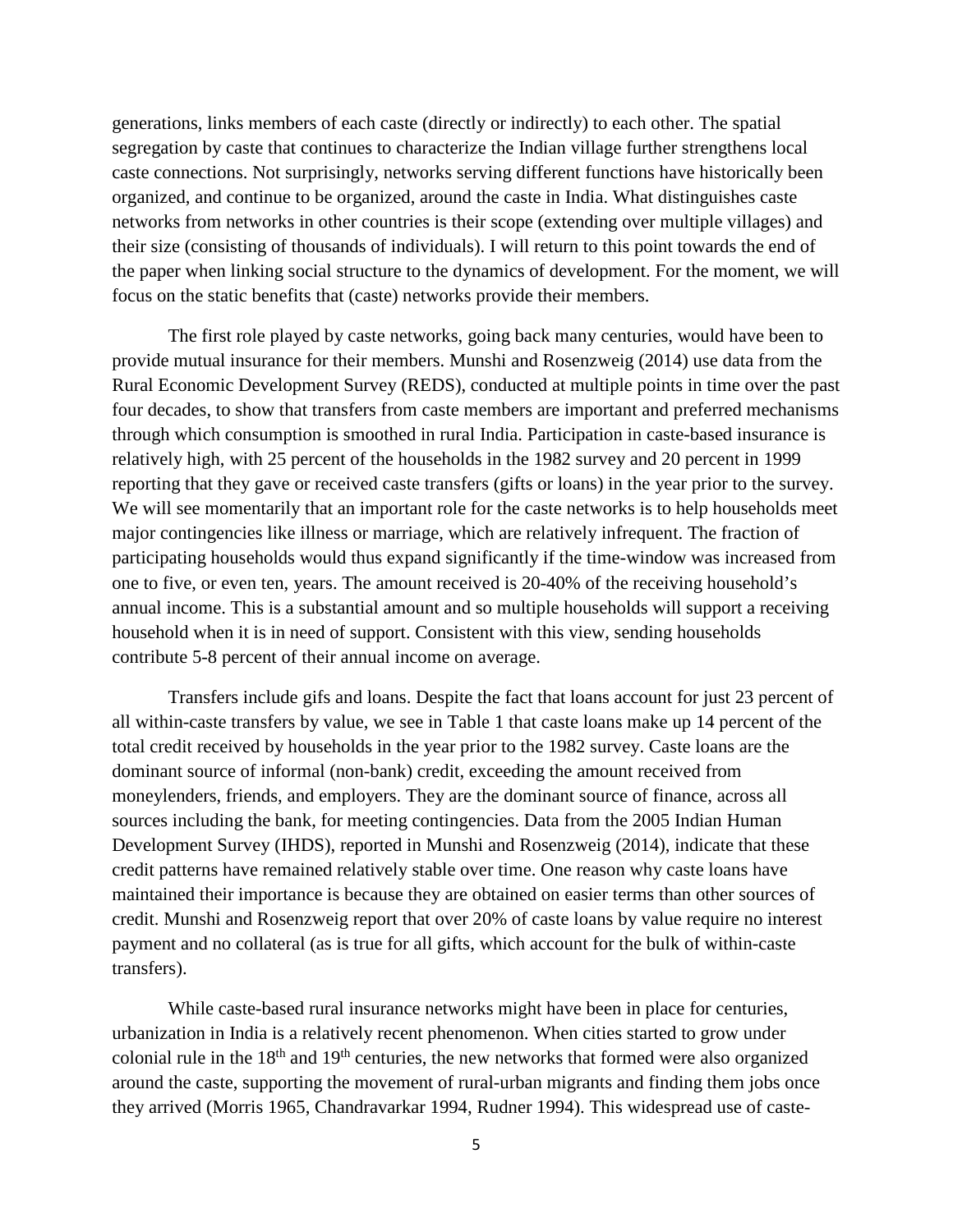based networks led to the fragmentation of urban labor markets along caste lines, as described above for Mumbai city. Although most historical accounts of caste-based networking in Indian cities are situated prior to independence in 1947, a few studies conducted over the subsequent decades in India indicate that these patterns persisted over many generations. For example, Patel (1963) surveyed 500 mill workers in Mumbai in 1961-62 and found that 81% had relatives or members of their caste in the textile industry. 50% of the workers got jobs in the mills through the influence of their relatives and 16% through their friends, many of whom would have belonged to the same caste. Forty years later, Munshi and Rosenzweig (2006) surveyed the parents of school children residing in the same area of the city. 68% of the fathers employed in working class occupations reported that they received help from a relative or member of their caste in finding their first job, while 44% of fathers in white-collar occupations reported such help.

Labor market networks are active throughout the world, and similar referral patterns have been documented in other economies. For example, Rees (1966) reports that informal sources accounted for 80% of all hires in blue-collar occupations and 50% of all hires in white-collar occupations in an early study set in Chicago. We would expect social ties to play an even stronger role for migrants in the U.S. Indeed, over 70% of the undocumented Mexicans, and a slightly higher proportion of the Central Americans, that Chavez (1992) interviewed in 1986 found work through referrals from friends and relatives. Similar patterns have been found in contemporary studies of Salvadoran immigrants (Menjivar 2000), Guatemalan immigrants (Hagan 1994), and Chinese immigrants (Nee 1972, Zhou 1992). Individual respondents in the Mexican Migration Project, discussed in greater detail below, were asked how they obtained employment on their last visit to the United States; relatives (35%) and friends or *paisanos* from the origin village in Mexico (35%) account for the bulk of job referrals.

#### **Estimating Network Effects**

The preceding discussion provides examples of the direct benefits – mutual insurance and job referrals – that networks provide their members. These benefits are not restricted to caste networks and are even observed in developed economies, as described above for the United States. However, there will be many contexts in which individual outcomes and community clustering can be separately observed, but direct information on community support is unavailable. Consider the clustering by a small number of communities in business that is observed throughout the developing world. One interpretation of these community clusters is that they are active networks, with firms belonging to these networks supporting each other from one generation to the next. A second interpretation is that community networks support firstgeneration businessmen. Once a community has established itself in business, from the next generation onward, individuals inherit the business, the connections, and the capital from their fathers, and so can operate independently. We would observe a positive correlation between a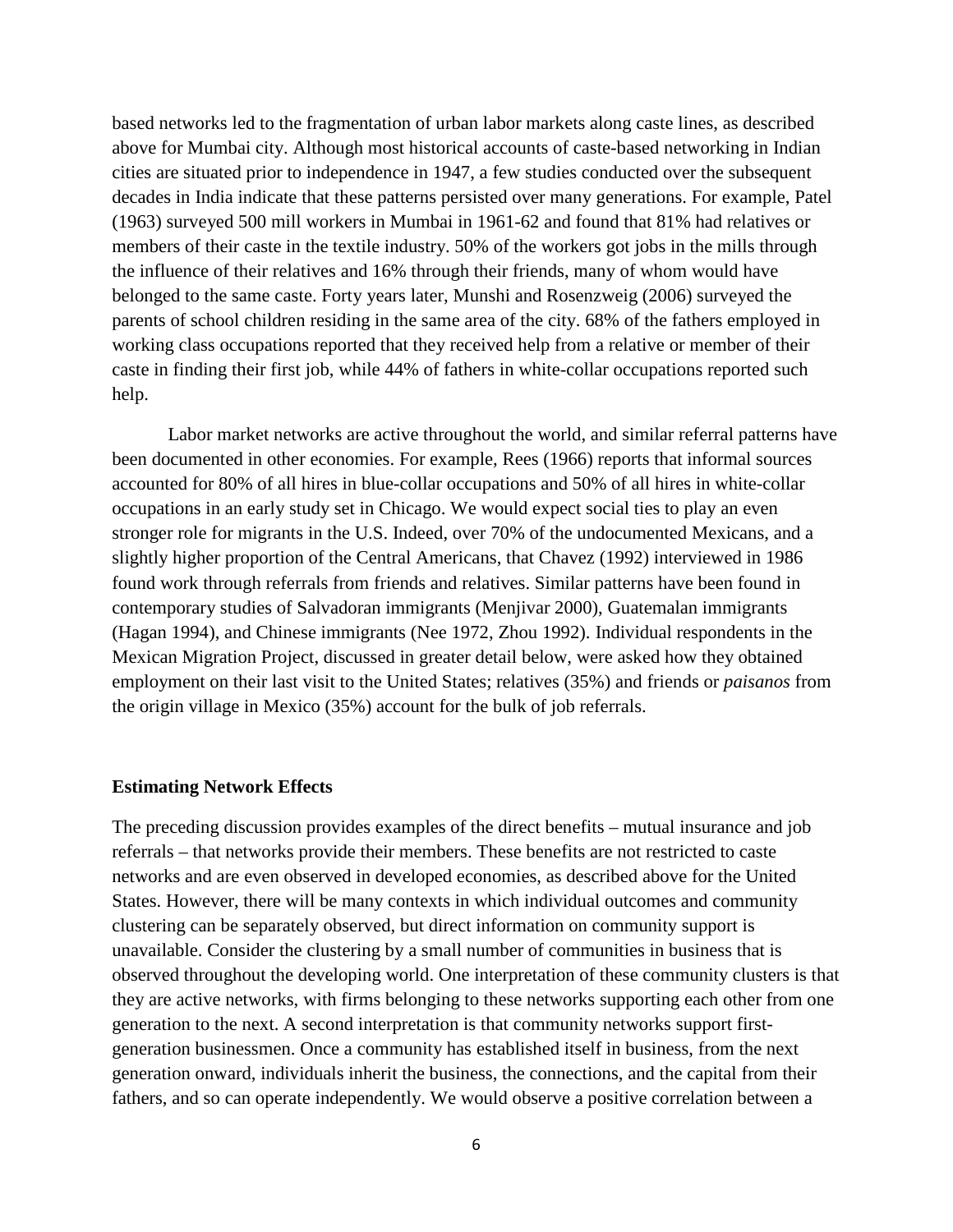firm's performance and the numbers of firms from its community (a standard measure of network size) in either case, but this correlation would be spurious if the second interpretation was valid. The size of the community cluster would simply proxy for the number of generations that its member-firms had been in business in that case. To identify the effect of the network on individual or firm performance, more sophisticated research designs are required.

Panel data can be used to control for fixed firm or individual characteristics, in which case we would be effectively studying the effect of changes in the size of the community network on change in firm performance. However, this would create a new problem, with changes in network size proxying for changes in the environment that directly determine performance. Continuing with the business example, firms would exit the business when times are bad. It could thus appear as if a decline in network size results in a decline in the performance of the firms that remain, when in fact the correlation is spurious once again. The same identification problem would arise if we estimated the relationship between network size and labor market outcomes with panel data. In addition to firm or individual fixed effects, a statistical instrument is needed that predicts changes in network size but does not directly determine outcomes.

Munshi (2003) shows how this can be done in the context of Mexican labor networks in the United States. Migration from Mexico tends to be recurrent, with individuals working in the U.S. for spells of 3-4 years and then returning. Panel data from the Mexican Migration Project (MMP) can be used to study the labor market outcomes (employment, job-type) over multiple spells in the U.S. for a sample of individuals drawn from different Mexican origin communities (villages). The basic idea is to assess whether these individuals do better in spells where they have access to a larger network of migrants from their origin community in Mexico. To test this hypothesis, Munshi regresses their labor market outcome in the U.S. on current and lagged rainfall in the Mexican origin community, controlling for individual and year fixed effects. In a supporting regression, he substitutes outcomes in Mexico as the dependent variable.

The results are reported in Figure 1. The MMP data that Munshi uses includes information on the residential location (U.S. or Mexico) and the corresponding labor market outcome each year, over multiple years, for around 200 individuals in each of the surveyed Mexican communities. With employment in the U.S. as the dependent variable (and the sample restricted to person-years in the U.S.), the coefficients on lagged rainfall are *negative* and significant; notice that they get larger in magnitude and more significant as we go further back in time. In contrast, with employment in Mexico as the dependent variable (and the sample restricted to person-years in Mexico), the coefficients on current and recent rainfall are *positive* and significant, weakening as we go further back.

These results can be interpreted as follows. When rainfall in the Mexican origin community is relatively low, local employment is relatively low, hence the positive coefficient on current and lagged rainfall. This negative shock (remember we have individual fixed effects,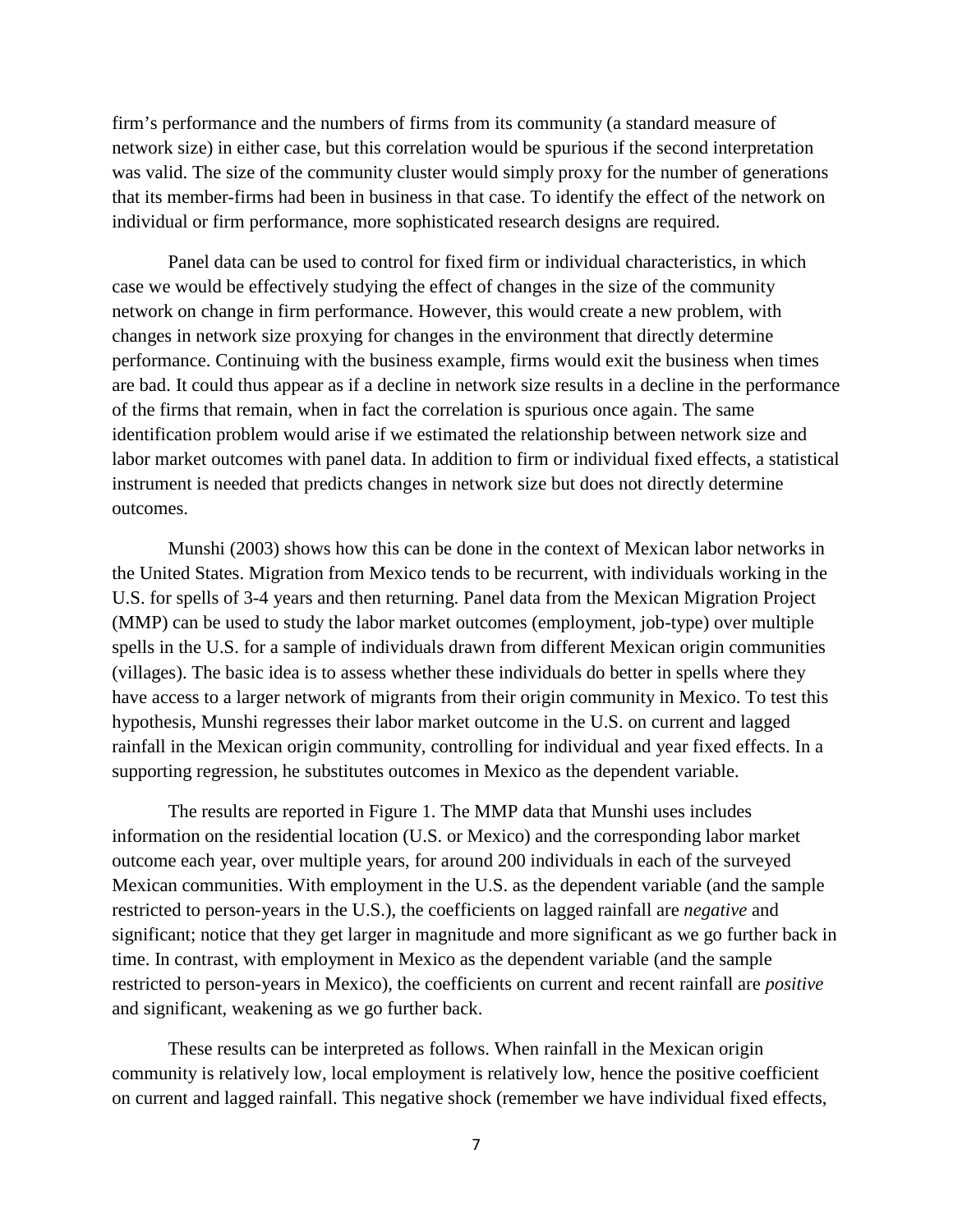so everything is in terms of deviations from the mean) encourages individuals to move. The MMP data indicate, as expected, that a negative rainfall shock in Mexico results in an immediate increase in the number of migrants to the U.S. Over time, these migrants get established and build a reputation with their employers. This allows them to provide information and job referrals to individuals from their origin community in Mexico who are located in the U.S., explaining why low rainfall in Mexico results in positive labor market outcomes in the U.S. with a long lag. If we replaced lagged rainfall with lagged migration flows as regressors, and instrumented for these flows with rainfall, we could estimate the magnitude of the network effect. Munshi finds that these magnitudes are large; if the networks were shut down but migration flows remained unchanged, unemployment would increase from 4% to 10%. Complementing this finding, the prevalence of preferred (more remunerative) non-agricultural jobs would decline from 51% to 32%.

The reduced-form results reported in Figure 1 provide credible evidence that community networks improve the outcomes of their members. Local rainfall in Mexican communities far from the border has no impact on the U.S. labor market. However, it has a strong effect on the number of migrants, and these migrants, in turn, improve outcomes for their network-members years later when they are established. One alternative interpretation of Figure 1 is that it reflects an individual experience effect; the individuals who moved in response to the negative rainfall shock years ago are now doing better themselves. However, when Munshi restricts the sample to individuals who arrived recently in the U.S., he finds that the estimated network effects are even larger. This is exactly what the theory would predict, since newcomers to the foreign labor market benefit the most from referrals.

The preceding example provides a general framework for identifying network effects. Panel data (and fixed effects) allow the econometrician to control for selection into the network. Rainfall shocks in the origin location generate exogenous variation in the size and the vintage of the network in the destination labor market. Finally, the theory is used to place additional restrictions on the data; as predicted, recent arrivals benefit more from the network, while established migrants contribute disproportionately to the network. Munshi's application is exceptionally well suited to testing for network effects because both panel data and a clean source of variation in network size (by vintage) is available. It is, however, possible to identify network effects even when this is not the case, as long as there is exogenous variation across networks or communities, by deriving and testing additional predictions from the theory. The examples that follow show how this can be done. This approach has also been followed by the emerging literature on community networks in economics; e.g. Luke and Munshi (2006), Magruder (2010), Beaman (2012), Wang (2012).

While community networks may provide useful benefits to their members, a recurring message of this paper is that they can give rise to inefficiencies of their own. One such inefficiency is paradoxically a consequence of the very mechanism that gives community networks their strength; while strong social ties may solve commitment problems within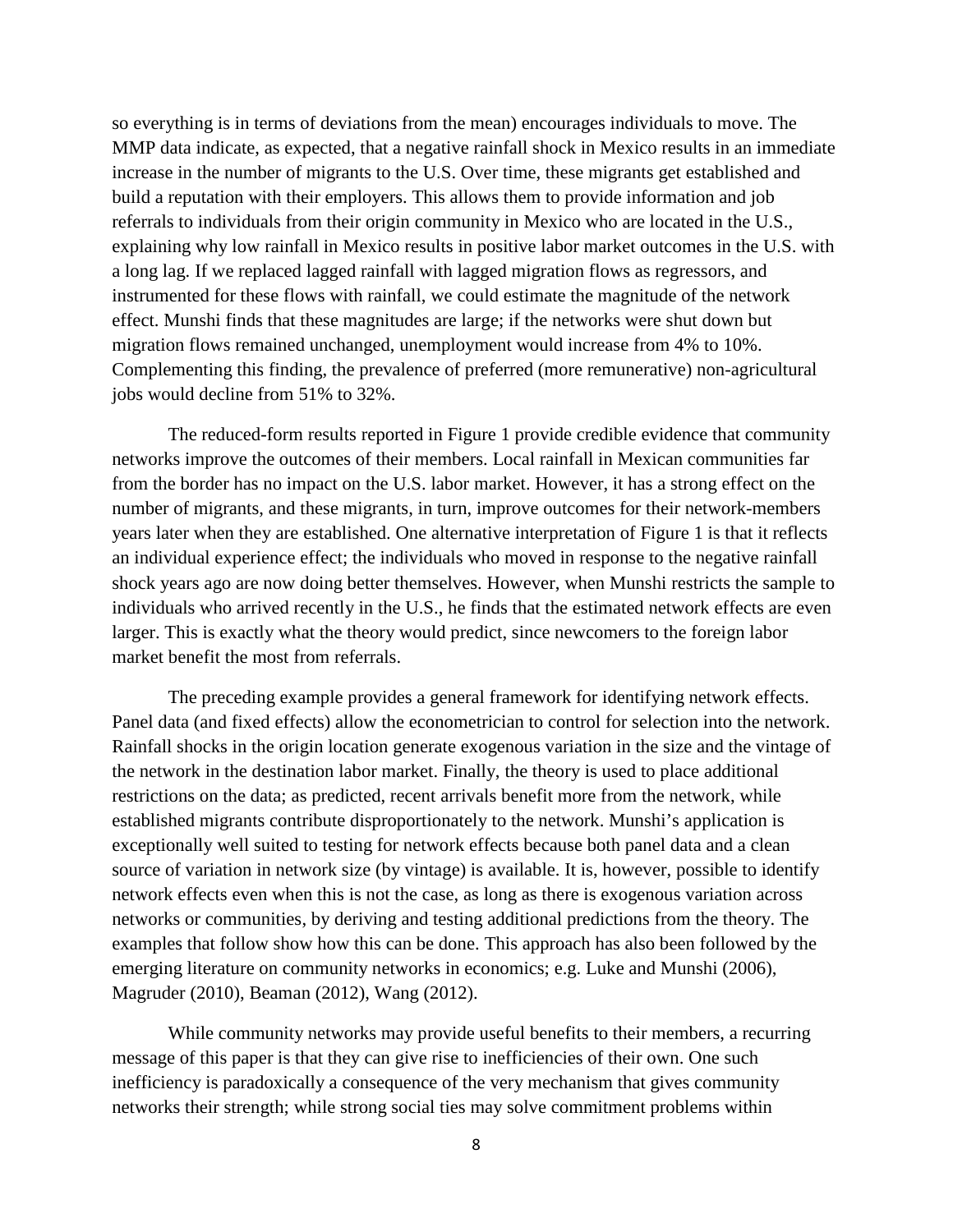communities, capable individuals outside these communities will be left out. Banerjee and Munshi (2004) show that this can result in a substantial misallocation of resources in a paper that predates the misallocation literature in macroeconomics.

Banerjee and Munshi's analysis is situated in the South Indian town of Tirupur, a production cluster that supplies 70% of India's knitted garment exports. The textile industry in Tirupur was initially controlled by a local trading community. However, after a prolonged period of labor unrest in the 1960s, it was taken over by the Gounders, a community whose previous economic activity had been confined to agriculture (Swaminathan and Jeyaranjan 1994). For the next 20 years, the industry continued to be dominated by the Gounders and catered almost exclusively to the domestic market. Starting from the mid-1980s, however, the export of knitted garments from Tirupur started to grow extremely rapidly, and by the early 1990s the growth rate exceeded 50%. This generated an influx of entrepreneurs from outside Tirupur. In 1996, when Banerjee and Munshi conducted a survey of firms in the industry, collecting retrospective panel data on investment and production for each firm, about half the entrepreneurs were Gounders, while the rest belonged to traditional business communities drawn from all over the country. Banerjee and Munshi exploit this heterogeneity in the sociological composition of Tirupur's production cluster to identify a mismatch between (network-based) credit and entrepreneurial ability in this industry.

Two stylized facts uncovered by their survey motivate the theory and the empirical strategy used to identify misallocation. First, as shown in Figure 2A, the Gounders hold more capital stock than the Outsiders at all levels of experience. Adjusting for differences in production, the Gounders use roughly twice as much capital per unit of production than the Outsiders. Second, as shown in Figure 2B, exports grow faster for the Outsiders than for the Gounders at all levels of experience. Let the export trajectory be determined by entrepreneurial ability and capital, with the standard assumption that these inputs are complements. If the export trajectory is steeper for the Outsiders despite having lower capital stock, they must have higher ability. But if ability and capital are complements, and the Outsiders have higher ability, then the Gounders will only invest more if the cost of capital is lower for them.

The fact that different communities effectively face different interest rates implies that credit does not cross community lines. The Gounders are a wealthy landowning community and garment manufacturing was their first foray outside agriculture. Given that they have few alternative uses for their capital, unlike the Outsiders from well-established and diversified business communities, it makes sense that interest rates are low for them. The Gounder credit network presumably supported entrepreneurship within the community by channeling (cheap) capital to capable individuals. The inefficiency that Banerjee and Munshi identify is that this capital failed to reach more capable individuals outside the Gounder community.

One alternative explanation for these empirical findings, which does not imply that resources are allocated inefficiently or that interest rates vary across communities, is that ability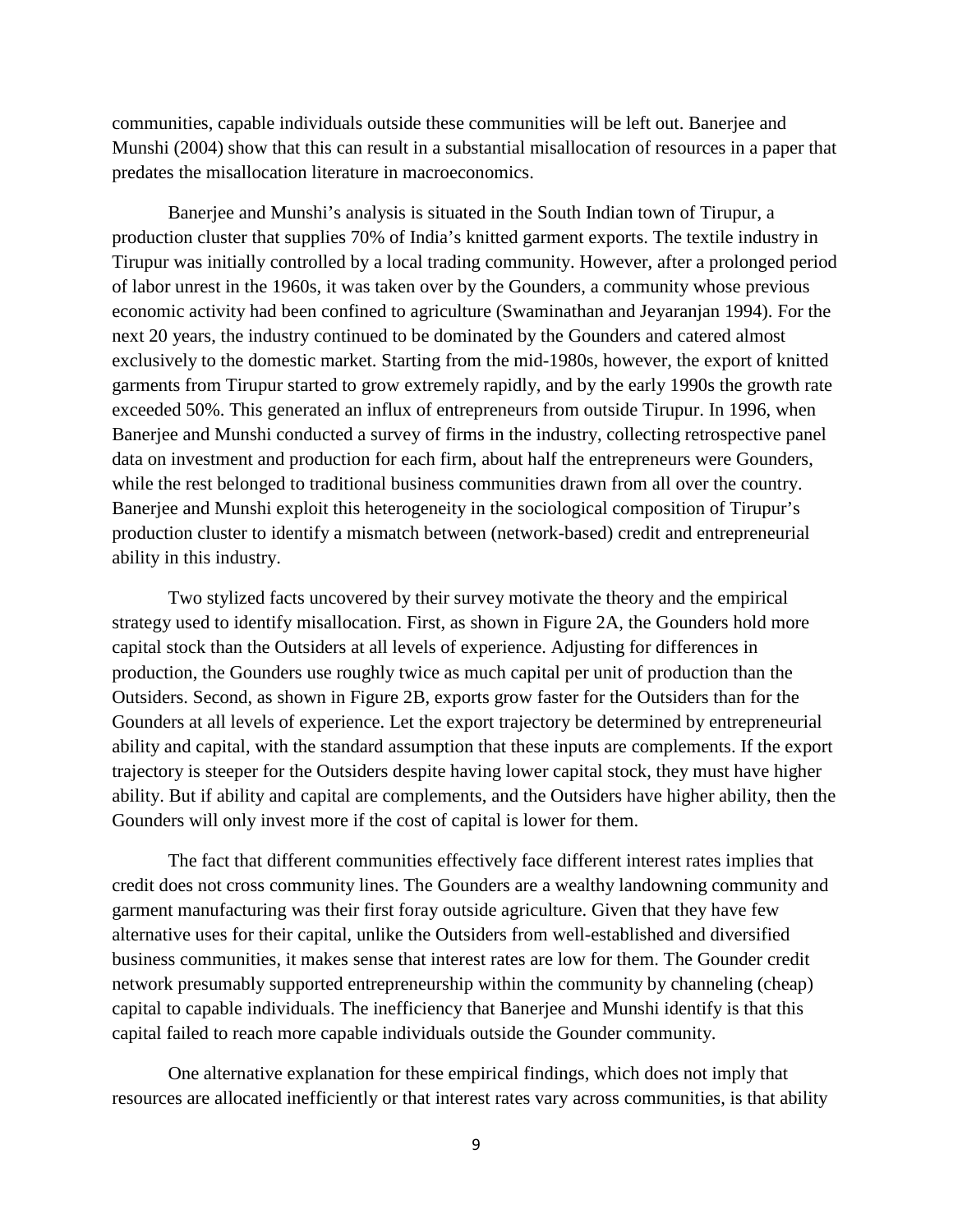and capital are substitutes in this industry. The Outsiders, who are endowed with higher ability on average for historical reasons or due to selection pressures, would then invest less, but could still end up with a steeper export trajectory than the Gounders. To examine this possibility, Banerjee and Munshi look within each community. Among the Gounders and, separately, among the Outsiders, firms who invest more have a steeper export trajectory, consistent with the assumption that ability and capital are complements. It is only *across* communities that less capitalized firms grow faster. Variation in investment and production across communities, together with restrictions from the theory, allow us to infer that community networks are active (without actually observing these networks) and that they result in a misallocation of resources.

#### **Community Networks and Group Mobility**

Munshi's analysis of Mexican migrant networks describes the inner workings of a remarkable institution. Passel, Cohn and Gonzales-Barrera (2012) estimate 12 million Mexican-born people living in the United States in 2011, about half of whom are unauthorized. As noted, migration from Mexico tends to be recurrent – the typical migration spell in the MMP data is four years. This implies that many millions of Mexicans must form the pool that supplies short-term labor to the United States. Established members of the network provide referrals and support new arrivals from this pool, with each migrant typically matched with a completely different group from his community from one trip to the next. Strong pre-existing community ties are needed for the network to function so well without long-term interactions between individuals at the destination. While these ties may give individuals access to the U.S. labor market, with its higher wages, it is worth noting that the community networks they support have locked their members into low-skill occupations (and low levels of human capital) for generations. From a growth perspective, what matters is occupational mobility and investments in human capital, and while this may not have been achieved in the Mexican case, community networks have permanently changed the circumstances of their members in many other contexts.

I have already discussed how caste-based networks supported the movement of their members from agriculture into skilled industrial occupations during British colonial rule in India. Similar patterns of occupational mobility have been documented for Europeans who arrived in the United States in the nineteenth and early twentieth centuries. While German bakers and British miners may have carried their traditional occupations with them, most arriving migrants found niches in new occupations (Gordon, Edwards, and Reich 1982). These patterns of occupational mobility continue to this day as evidenced by the rapidly growing literature on community-based migration to the U.S. (e.g. Kotkin 1992, Fairlie and Meyer 1996, McKenzie and Rapoport 2007, 2010, Patel and Vella 2013).

The main challenge when an individual attempts to enter a new occupation is that he is an outsider without connections to employers, workers, buyers, or suppliers. What community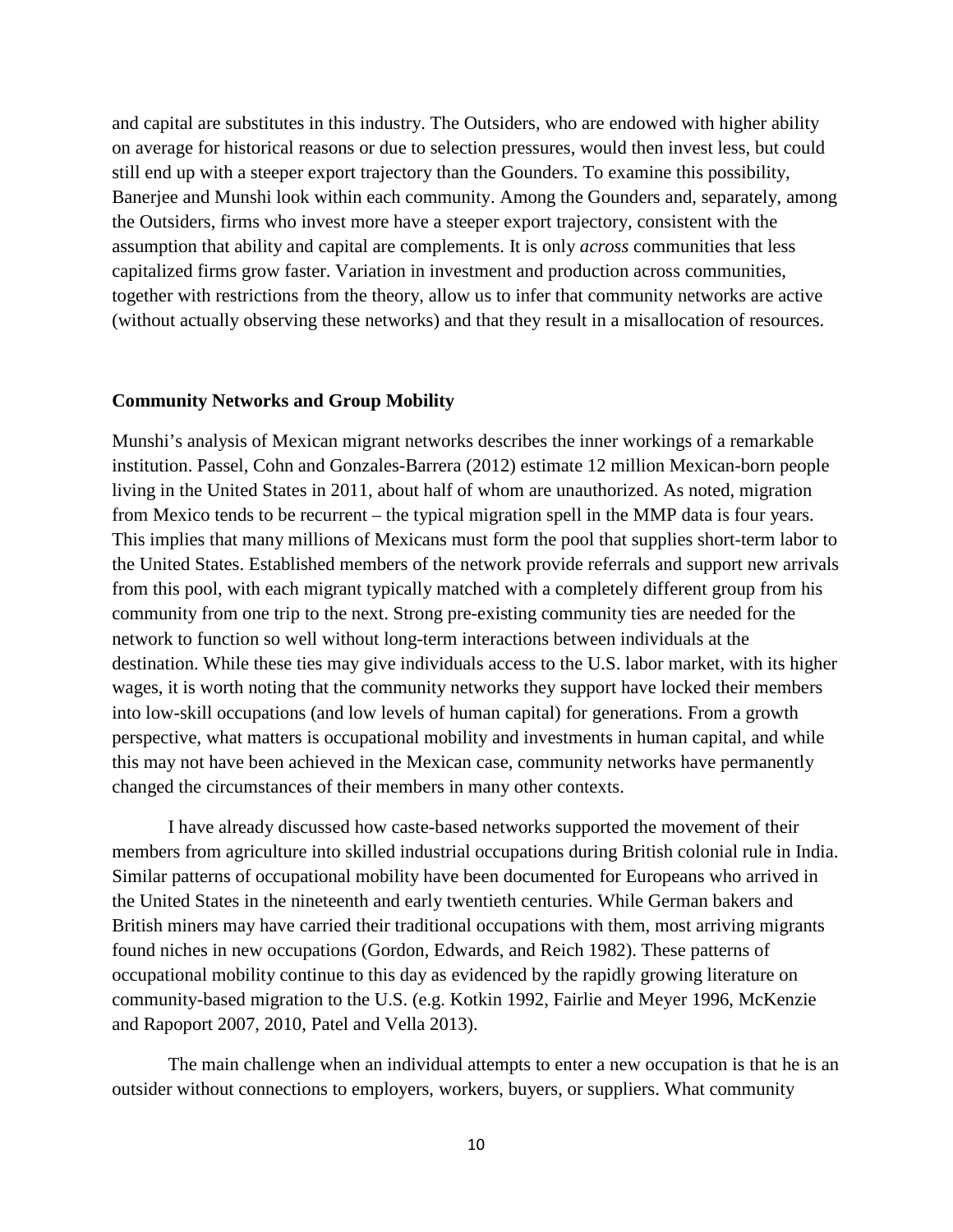networks do is to substitute for these individual connections, allowing their members to help each other and bootstrap their way out of traditional occupations into more remunerative occupations. It is tempting to infer from the variation in levels of migration across origin communities and the occupational clustering that is typically observed at the destination that migrants move as a group, typically into new occupations. However, additional evidence is needed to support this claim. For example, levels of migration were much higher from southern counties where labor intensive plantation crops were grown during the Great Migration. One explanation for the higher level of migration, discussed below, is that black networks formed in plantation counties, supporting the movement of groups of individuals to northern destinations. An alternative explanation is that economic and social conditions were disadvantageous to blacks in the plantation counties, leading to the independent departure by many individuals. To identify group mobility, supported by underlying networks, I will once again exploit exogenous variation in community characteristics, together with restrictions from the theory. The following examples show how this can be done in very different contexts.

The first example that I discuss describes how a historically disadvantaged caste moved from agriculture into the international diamond business, with the support of an underlying community network, over the course of a single generation. India does not produce rough diamonds. The rough diamonds are imported, for the most part from Antwerp, then cut and polished in domestic factories, before being sold on the Mumbai market to foreign buyers or shipped directly abroad. Most exporters buy their rough diamonds in Antwerp. A packet of rough diamonds costs thousands of dollars, so diamond exporters (without deep pockets) typically receive the packets on supplier credit. The commitment problem that arises here is that the exporter will not repay the supplier if there is little chance he will do business with him in the future.

One solution to this commitment problem is to write formal contracts, but such contracts are difficult to verify in the diamond industry. A second solution, which is only available to wellestablished wealthy firms, is to set up a branch in Antwerp and operate simultaneously as an exporter and a rough diamond supplier. The permanent presence of these firms in Antwerp allows them to build up a reputation in the market and to buy rough diamonds on credit from other suppliers (for their export business) when the need arises. A third solution, which is chosen by most exporters, is to visit Antwerp for a few days each month and to use their community network to access rough diamonds on credit from a variety of suppliers. Firms who follow this strategy establish long-term relations with a small number of suppliers. When they need to buy rough diamonds from other suppliers, members of the community who have close ties with those suppliers stand guarantor for them. The recipients of these referrals will repay the rough diamond suppliers, even if they do not expect to do business in the future, because they will face severe social sanctions and lose the support of the entire network if they renege on their obligations.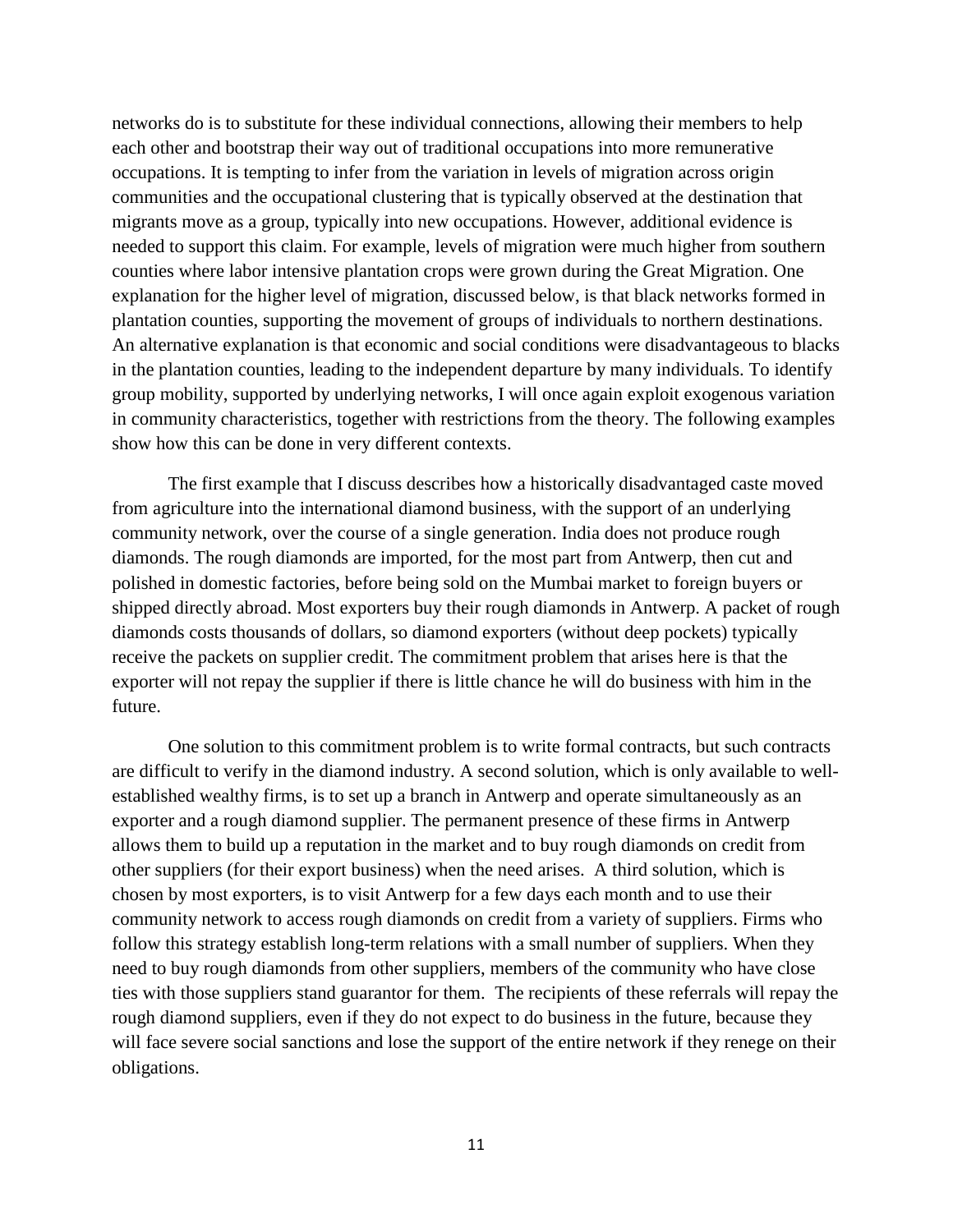The preceding discussion indicates that a first-generation exporter could operate profitably in the diamond industry with his community network substituting for the parental support (connections and resources) that entrepreneurs from established business families receive. Munshi (2011) examines the dynamics of such a network. As it grows stronger, it will attract more first-generation businessmen into the industry. If there is positive selection on ability into this industry, the marginal ability of entrants into the network, measured by their educational attainment, will decline over time. The novel insight from this dynamic theory of group mobility is that once they form, new networks will strengthen most rapidly in communities with the worst outside options (least remunerative traditional occupations). It follows that inter-generational occupational mobility will be correspondingly greater in those communities.

#### Outside options  $\rightarrow$  change in network size  $\rightarrow$  inter-generational mobility

Munshi takes advantage of an exogenous shock to the world diamond industry – the discovery of massive diamond deposits in Australia's Argyle mines in 1979 – to test this theory. Two traditional business communities, the Palanpuris and the Marwaris, initially controlled the business end of the diamond industry, leaving the cutting and polishing to a lower caste of agricultural laborers known as the Kathiawaris. The story told in industry circles is that some of the Palanpuri businessmen, who had established branches in Antwerp by the time of the supply shock, helped their trusted Kathiawari labor contractors enter the business by supplying rough diamonds to them. Once the initial group had entered business, they encouraged more of their community members to follow, and today the Kathiawaris are a significant presence, with hundreds of firms, in the Indian diamond industry. This variation in the social background of communities in the industry is used to test the theory of group mobility.

Figure 3 nonparametrically describes the relationship between the business background of diamond exporters, obtained from a survey of nearly 800 firms conducted in 2004-2005, and the year of establishment of their firms. While there is a mild decline in the fraction of Marwaris and Palanpuris who report that their father was a businessman over time, this decline is particularly steep for the Kathiawaris from the late 1970's onwards. Although 70% of the Kathiawaris who entered the industry in 1970, before the supply shock, report that their father was a businessman, this statistic declines steadily and drops below 20% by 2000. Munshi shows that most of the occupational mobility documented for entering Kathiawari entrepreneurs in Figure 3 was driven by the dramatic shift out of agriculture in this community over a single generation.

The theory of group mobility generates specific predictions for the selection of new entrants into business, across communities, as underlying networks strengthen. Figure 3 provides empirical support for these predictions; there is greater occupational mobility in the historically disadvantaged Kathiawari community, reflected by the increasing share of first-generation businessmen, over time. However, an alternative explanation for these patterns, which does not require networks to be active, is that outside options (returns in the traditional occupation) were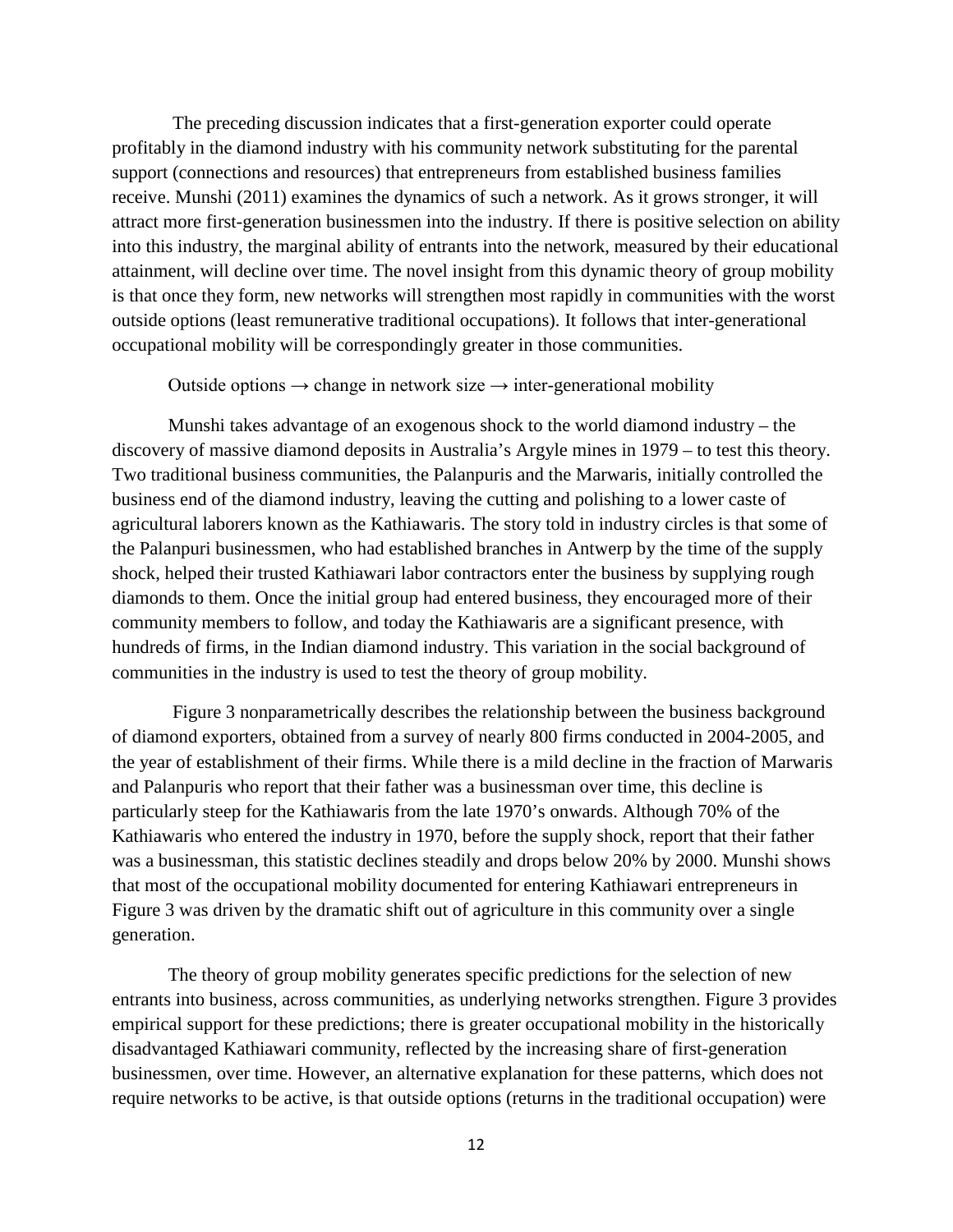declining relatively steeply over time for the Kathiawaris. This would have encouraged individual Kathiawaris to move independently, with an accompanying increase in the proportion of first-generation businessmen, but without the support of a community network these new entrants would have fared increasingly poorly in the diamond business.

Munshi provides two pieces of evidence supporting the hypothesis that an underlying network supported the movement of the Kathiawaris as a group into the diamond business. First, he uses administrative data on exports, available annually for 95% of the surveyed firms over the 1995-2004 period (or as long as they had been exporting) to show that Kathiawari firms grow at least as fast as firms from other communities on average. This result is inconsistent with the alternative (non-network) explanation provided above, and is obtained despite the fact that entering Kathiawari entrepreneurs are increasingly disadvantaged over time (more likely to be first-generation businessmen and less educated). Indeed, once we control for compositional change in the industry with firm fixed effects, the export trajectory is significantly steeper for the Kathiawaris than it is for the other communities. There is a community-level force that is improving the performance of Kathiawari firms relatively rapidly over time, and our interpretation of this force is that it reflects the support that is being provided by a rapidly strengthening community network.

Providing direct support for this hypothesis, the second piece of evidence that Munshi provides is that the frequency of intra-industry (and intra-caste) marriages, which reduce commitment problems within the network, increases relatively steeply for the Kathiawaris. Almost none of the early Kathiawari entrants who established their firms before 1975 married within the industry. By 2004, however, 50% of the entrants were marrying within the industry, surpassing the corresponding marriage rates for the Palanpuris and Marwaris, which remained roughly constant over time. These inter-community differences are robust to including the number of firms, by community, in the industry to account for the size of the marriage pool at each point in time, and are also obtained for the entrepreneurs' children. Complementing the marriage results, Kathiawaris are more likely to organize their production in ways that leave them more dependent on the network; i.e. they are less likely to have a branch in Antwerp, and these differences in organizational structure widen over time.

The preceding example exploited variation in outside options (returns to traditional occupations) across communities, together with restrictions from the theory, to show that individuals moved as a group into business. The next example takes the same approach, except that communities now vary with respect to their social connectedness, and are based on geography rather than kinship. The setting for this example is the American South in the decades after Emancipation. Chay and Munshi's (2014) objective is to assess whether and where African Americans were able to overcome centuries of social dislocation and form new networks once they were free.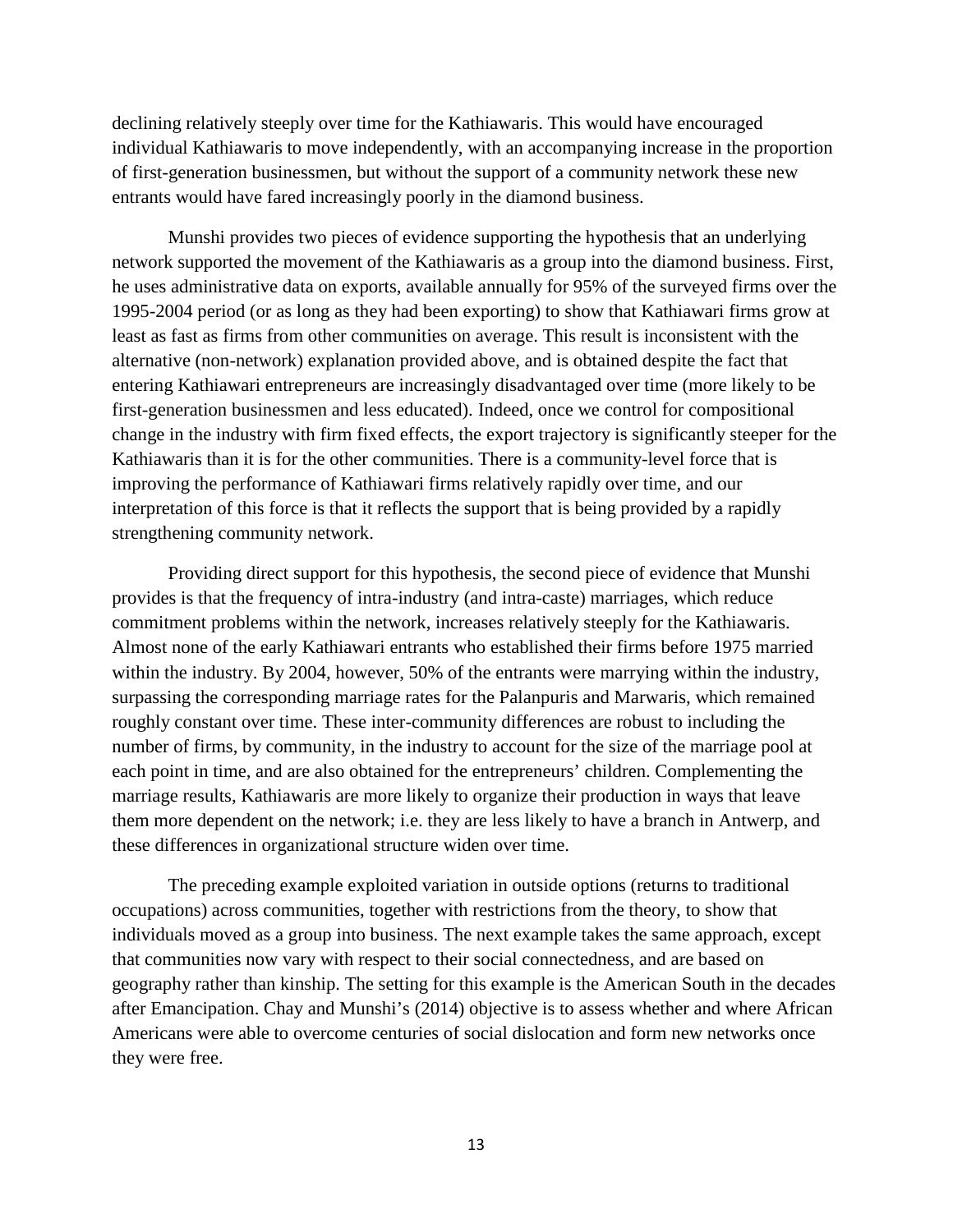The point of departure for Chay and Munshi's analysis is the observation that black spatial proximity varied substantially across southern counties, during and after slavery, depending on the crops that were grown in the local area. Where labor intensive plantation crops such as tobacco, cotton, rice, and sugarcane were grown, blacks worked (and lived) in close proximity to each other. Where crops such as wheat and corn were grown, blacks were dispersed more widely. Restricted social interaction across plantations, and forced separation, would have prevented black networks from forming during slavery. Black networks could have formed without restriction after Emancipation, but their size would have been determined by spatial proximity; i.e. the connectedness of the population, in the local area. Greater connectedness would have supported higher levels of cooperation, resulting in larger networks. These larger networks would, in turn, have allowed blacks to work more effectively as a group to achieve common objectives in the decades after Emancipation.

Southern blacks had two significant opportunities to work together at this time. First, blacks were able to vote and to elect their own leaders during and just after Reconstruction, 1870-1890. Second, blacks were able to leave the South and find jobs in northern cities during the Great Migration, 1916-1930. Based on the theory, more connected populations would have supported the formation of larger networks of black activists during Reconstruction and larger networks of black workers moving together to northern cities during the Great Migration. This, in turn, would have given rise to greater overall political participation and migration.

Population connectedness  $\rightarrow$  network size  $\rightarrow$  political participation and migration

While a positive relationship between population connectedness and particular outcomes during Reconstruction and the Great Migration is consistent with the presence of underlying (unobserved) black networks, other explanations are available. For example, racial conflict could have been greater in counties where labor intensive plantation crops were grown, encouraging individual black voters to turn out during Reconstruction and to move independently to northern cities during the Great Migration. Alternatively, adverse economic conditions in these counties could have encouraged greater migration, without requiring a role for black cooperation. Chay and Munshi's strategy to identify the presence of underlying networks takes advantage of the additional prediction of their theory, which is that networks will only form above a threshold level of population connectedness. There should thus be no association between the outcomes of interest – political participation and migration – and population connectedness up to a threshold and a positive association thereafter.

Figure 4 reports the relationship between population connectedness and (separately) black political participation and migration. Population connectedness is measured by the fraction of cultivated land in the county that was allocated to labor intensive plantation crops in 1890, midway between Reconstruction and the Great Migration, adjusting for differences in labor intensity across those crops. Black political participation is measured by the number of Republican votes in the 1872 presidential election, since blacks would have voted almost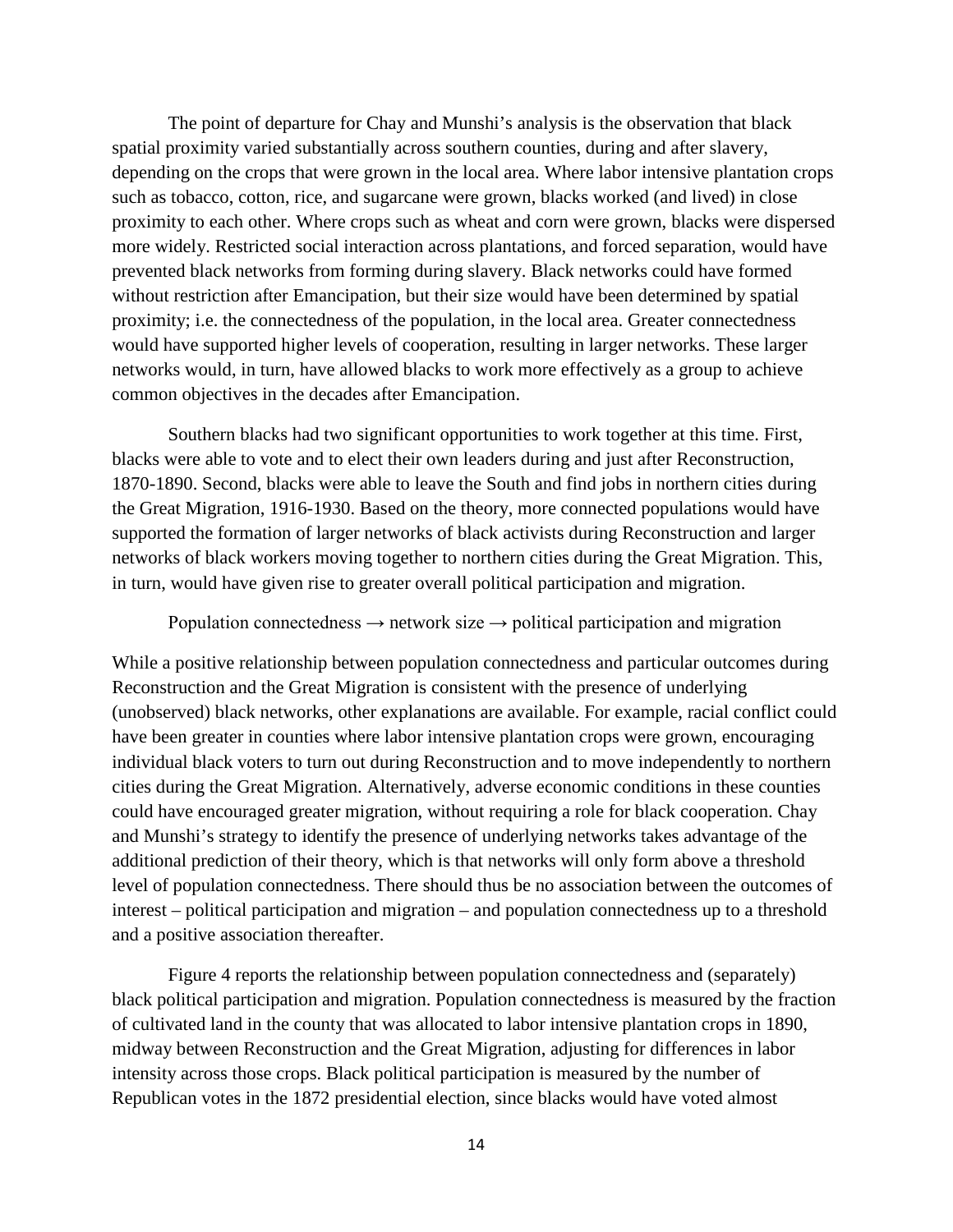exclusively for the Republican Party (the party of the Union) at that time (Morrison 1987). The black migration measure is derived from inter-censal changes in the black population between 1910 and 1930 (recall that the Great Migration commenced in 1916), adjusting for natural changes due to births and deaths. It appears from Figure 4 that the specific nonlinearity implied by the theory, characterized by a slope discontinuity at a threshold, is obtained for both political participation and migration.

Chay and Munshi construct a statistical estimator that allows them to formally test whether the data generating process underlying a particular outcome is consistent with the theory. Based on this test they verify that both relationships reported in Figure 4 are consistent with the theory. In addition, they show formally that the specific nonlinearity implied by their theory of network formation is also obtained for the following outcomes: (i) the election of black leaders during Reconstruction, which complements the pattern of voting, (ii) church congregation size in black denominations, which is the most direct available measure of network size, and (iii) the clustering of black migrants in northern destination cities. In contrast, this nonlinearity is not obtained for (i) Republican votes after Reconstruction when blacks were effectively disfranchised, (ii) black migration prior to 1916, (iii) white migration, and (iv) church congregation size in non-black denominations.

No single alternative can explain the specific nonlinear relationship between population connectedness and outcomes associated with underlying networks, obtained for blacks alone at particular points in time. The nonlinear relationship that is obtained for black church congregation size and the clustering of black migrants in northern destinations, in particular, provides direct support for the hypothesis that blacks were able to work together to achieve common objectives in counties where population connectedness exceeded a threshold. If black migration decisions were based on factors that did not include a coordination externality, then the probability of moving to the same destination would not track migration levels so closely.

The two examples discussed in this section document the role played by community networks in occupational transitions of great importance. Over one million blacks (one-tenth the black population at the time) moved from the rural south to northern cities during the initial phase of the Great Migration, running from 1916 to 1930 (Marks 1983). This is one of the largest internal migrations in history, and although anecdotal evidence suggests that community networks linking southern counties to northern cities did emerge (Gottlieb 1987, Grossman 1989), Chay and Munshi are the first to identify and quantify network effects in the Great Migration. Their estimates of these network effects are large; for example, over half of the migrants to the north came from the third of southern blacks who lived in the most connected counties, while less than fifteen percent came from the third in the least connected counties.

The movement of Kathiawaris from agriculture into business, described earlier in this section, is also an occupational transition of considerable importance. The diamond industry accounts for roughly 14% of India's total merchandize exports and has competed with textiles, and more recently with computer software, as the country's top export industry over the past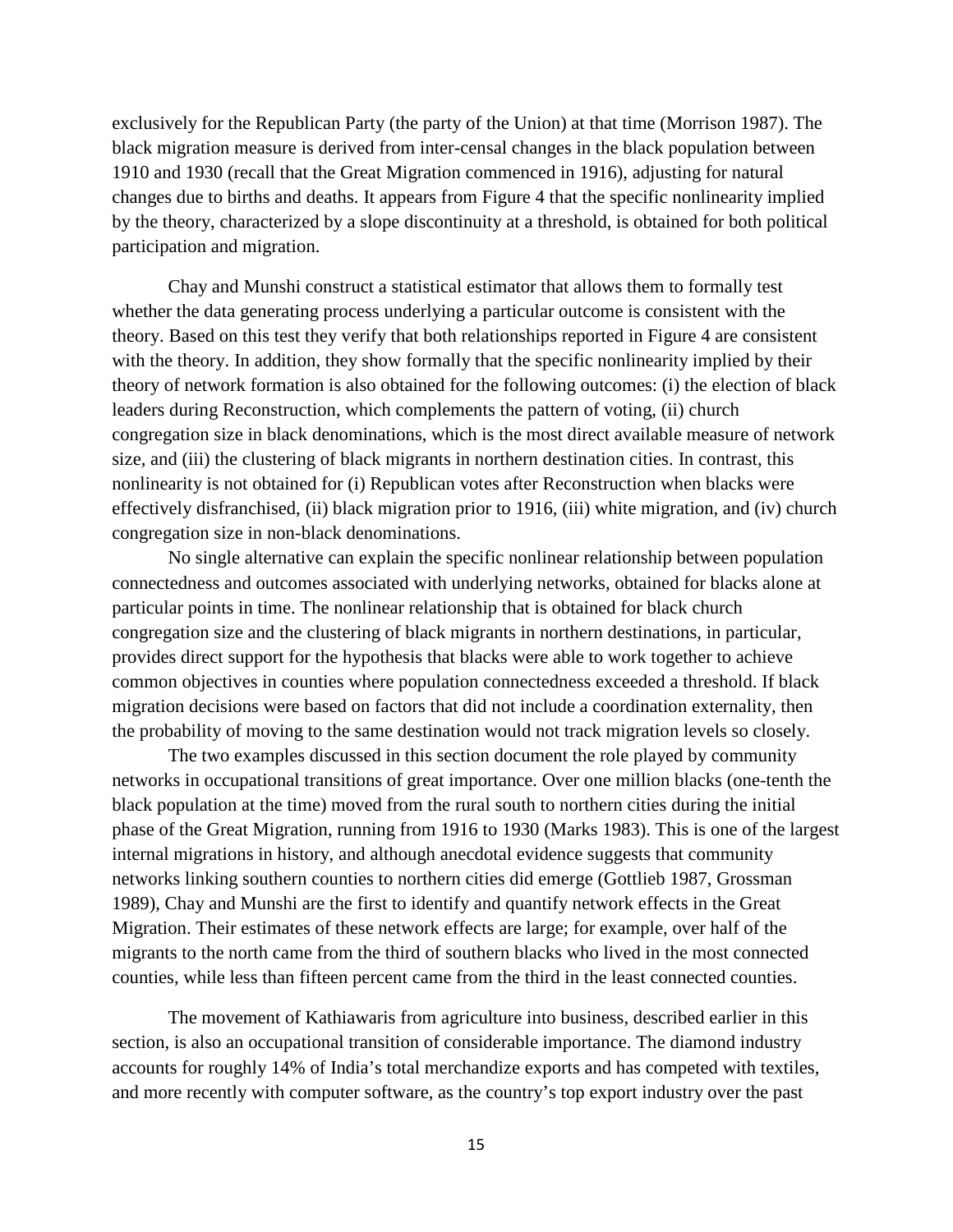three decades. It is estimated that approximately one thousand Indian diamond export firms employ over a million workers. The diamond industry is associated with a high degree of community networking throughout the world because of the difficulty in enforcing legal contracts (Coleman 1988, Richman 2006). Apart from their static role in solving commitment problems, Munshi shows that community networks have also supported an extremely high level of inter-generational occupational mobility in the Indian diamond industry. This role is not restricted to this industry. Damodaran (2008) documents the emergence of a new business class in post-colonial India, drawn from a select group of agricultural castes and from castes that historically dominated the bureaucracy and various white-collar professions. Community (caste) networks very likely played a major role in these occupational transitions as well.

#### **Community Networks and Misallocation**

We have already seen how inefficiencies can arise when community networks are active because resources fail to cross community boundaries. While community networks will support the economic activity and the mobility of their members, outsiders will be shut out. The discussion that follows highlights a second inefficiency that arises within these networks. Community networks will support the mobility of *groups* of individuals, but they will restrict the mobility of *individual* members.

Consider a rural network providing mutual insurance to its members. Households with migrant members will have reduced access to these networks for two reasons. First, migrants cannot be as easily punished by the network, and their family back home now has superior outside options (in the event that the household is excluded from the network). It follows that households with migrants cannot credibly commit to honoring their future obligations at the same level as households without migrants. Second, an information problem arises if the migrant's income cannot be observed. If the household is treated as a collective unit by the network, it always has an incentive to misreport its urban income so that transfers flow in its direction. If the resulting loss in network insurance exceeds the income gain, then large wage gaps could persist without generating a flow of workers to higher-wage areas. This misallocation of labor is paradoxically amplified when the informal insurance networks work exceptionally well because rural households then have more to lose by sending their members to the city.

One way to circumvent these restrictions on mobility would be for the members of the rural community to move to the city as a group. Members of the group could monitor each other and enforce collective punishments, solving the information and commitment problems described above. They would also help each other find jobs at the destination. A limitation of this strategy is that a sufficiently large (common) shock is needed to jump-start the new network at the destination and such group-level opportunities occur relatively infrequently. A second strategy to reduce the information and enforcement problems that restrict mobility is to migrate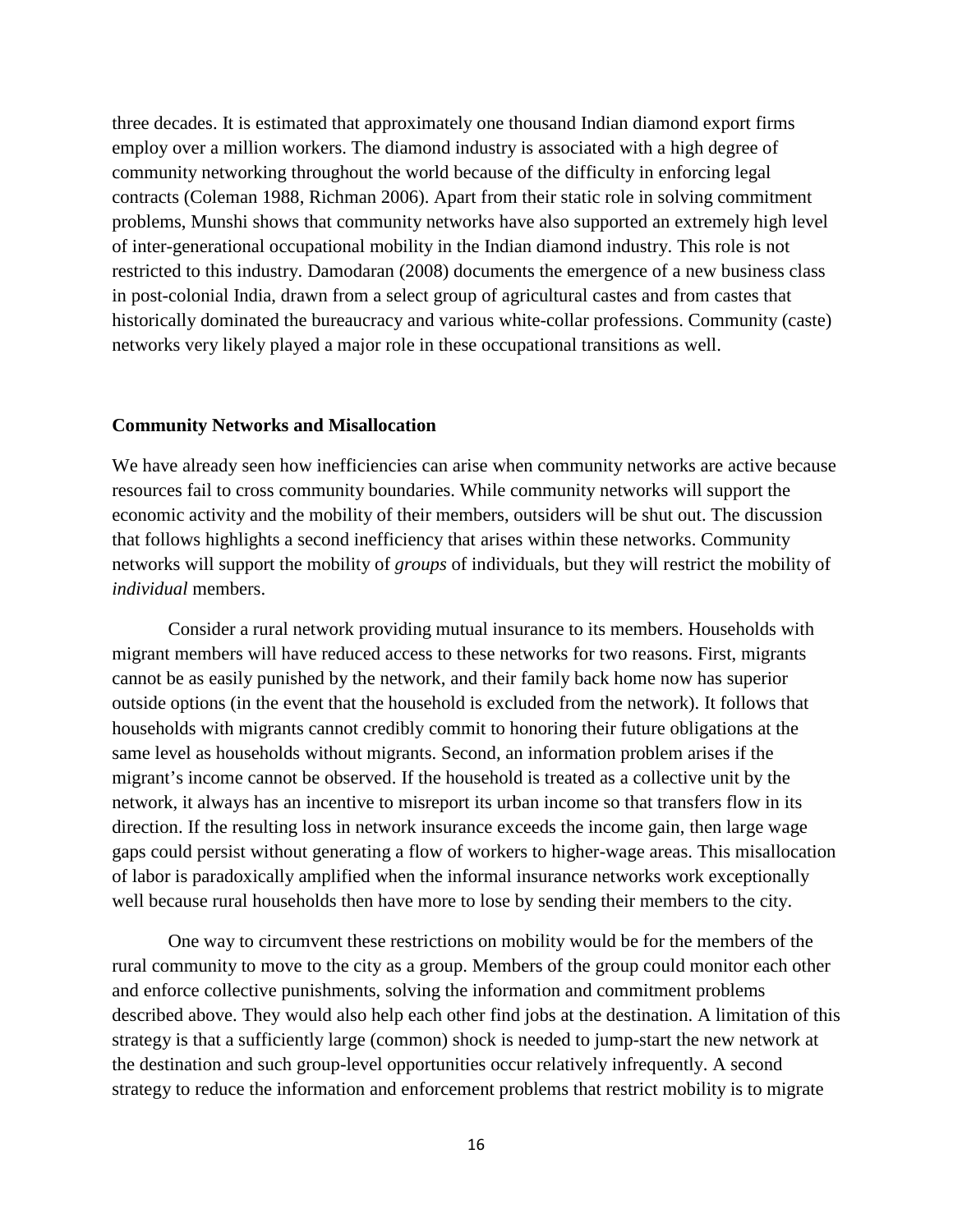temporarily. The principal limitation of this strategy is that it will not fill the large number of jobs that require firm-specific or task-specific learning. Both strategies described above are used by rural households to facilitate mobility, as discussed at some length in this paper. Individuals will nevertheless be discouraged from migrating permanently and the labor market will not clear, potentially giving rise to large rural-urban wage gaps. As noted, this misallocation is exacerbated when rural networks are well-functioning. This is the basis for Munshi and Rosenzweig's (2014) claim that exceptionally well-functioning caste-based rural insurance networks, together with the absence of formal insurance, are responsible for the exceptionally large rural-urban wage gap in India.

The most direct test of this hypothesis, in line with the examples discussed earlier, would be to compare migration rates in populations with access to rural insurance networks of different quality (size and connectedness). However, an exogenous source of variation in the quality of insurance networks across castes is unavailable. What Munshi and Rosenzweig do instead is to look within the caste-community and theoretically identify which households benefit more (less) from caste-based insurance. They then proceed to test whether those households are less (more) likely to have migrant members.

When an insurance network is active, the income generated by its members is pooled in each period and then distributed on the basis of a pre-specified sharing rule. This smooths consumption over time, making risk-averse individuals better off. The literature on mutual insurance is concerned with *ex post* risk-sharing, taking the size of the network and the income sharing rule as given. To derive the connection between networks in the rural origin and ruralurban migration, however, it is necessary to take a step back and derive the *ex ante* participation decision and the income sharing rule. The rule that is chosen in equilibrium determines which households choose to stay. Munshi and Rosenzweig's first theoretical result is that the income sharing rule that maximizes the surplus generated by the insurance network will involve some amount of redistribution. This implies that relatively wealthy households within their caste benefit less from the network and so will be more likely to have migrant members. Their second theoretical result is that households who face greater rural income risk, and therefore benefit more from the insurance network, will be less likely to have migrant members. The latter result would not be obtained if the network treated migrants and the rest of their family that remained in the village independently. It would also not be obtained if rural insurance networks did not offer substantial benefits; by not sending their members to the city, households forego substantially higher income and the gain from income diversification.

Using a variety of data sources and empirical techniques, Munshi and Rosenzweig obtain evidence consistent with both predictions of their theory. They then proceed to estimate the structural parameters of the model. Counter-factual simulations that quantify the effect of formal insurance on migration indicate that a 50% improvement in risk-sharing for households with migrant members (who lose network insurance) would increase the migration rate from 4% to 9%. In contrast, halving the rural-urban wage gap, which is currently as high as 20% in India,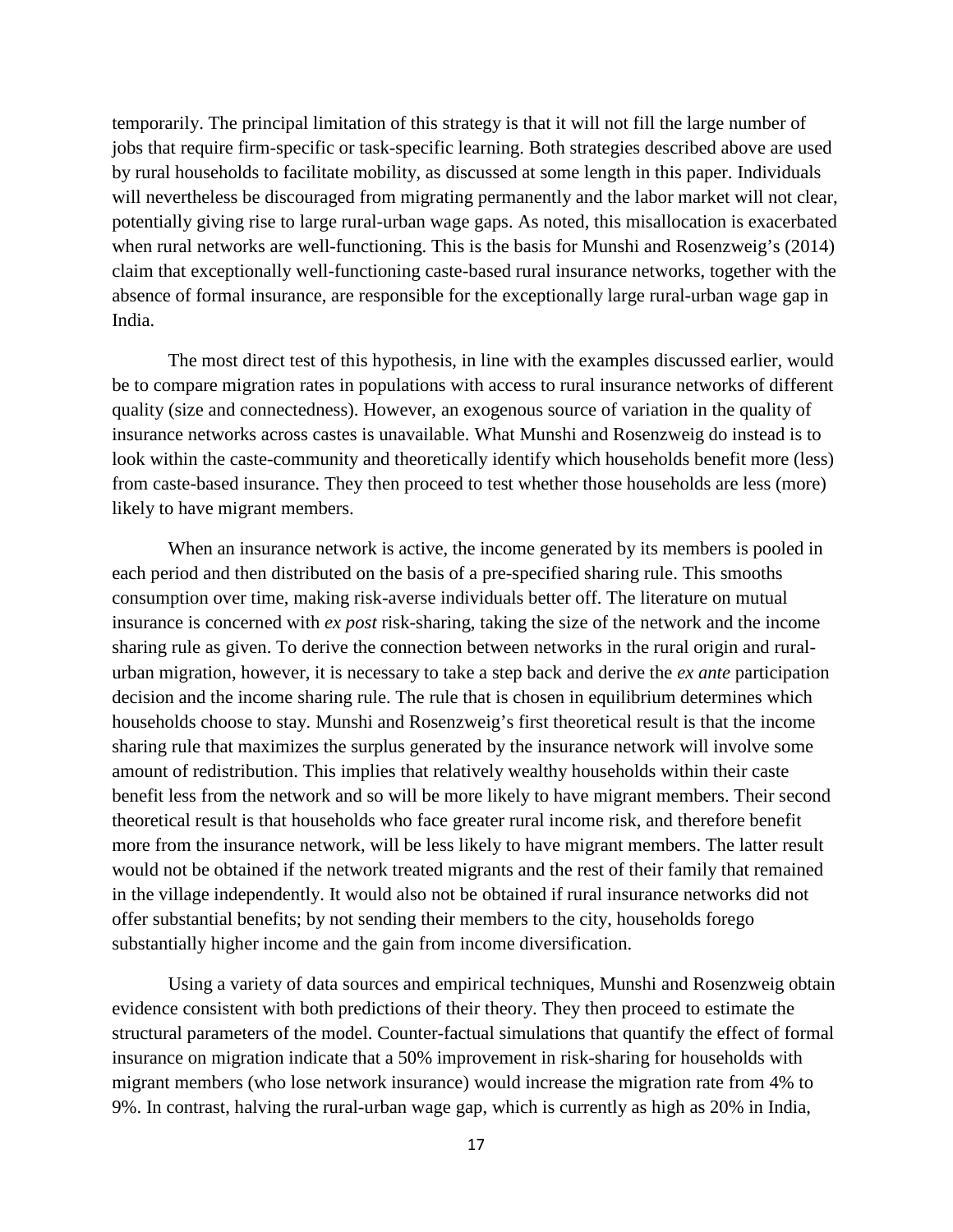would reduce migration by just one percentage point. The analysis of migration in economics has traditionally focused on average differences in wages at the origin and the destination. As discussed above, a literature documenting the role played by networks in supporting migration is rapidly emerging. Munshi and Rosenzweig's analysis adds a new perspective to the relationship between networks and migration, showing how networks at the origin can constrain the movement of individual members.

Migration is dampened in the preceding analysis because it results in a loss in originnetwork services, not because movers face explicit sanctions or restrictions. There are certain circumstances, however, under which networks will actively restrict the movement of their members. To illustrate this phenomenon, consider an urban network providing job referrals for its members. Recall that Munshi (2003) shows that larger networks are more effective. When a member of the network leaves the market that the network operates in to find a job in a different location or a different occupation, he will not internalize the cost he consequently imposes on the rest of the network through his departure. This cost will be especially large when multiple networks are competing for scarce jobs. Social sanctions will have little effect once the individual has moved on and under these circumstances it may be optimal for the community to place *ex ante* restrictions on mobility. These restrictions could take the form of a culture that builds loyalty to the community and a strong identification with traditional lifestyles. This type of culture is often associated with farming and blue-collar communities where cooperation was historically important; e.g. Elder and Conger (2000), Gans (1962), Kornblum (1977).

While a culture that restricts mobility may have been welfare enhancing when it was put in place, its persistence can result in a dynamic inefficiency if the returns to new occupations increase sufficiently. There is a common perception that farming and blue-collar communities stubbornly resist change. This perception has even made its way into the media, as for example, the portrayal of the Boston-Irish working class in the film Goodwill Hunting or Polish dockworkers on cable TV shows like The Wire. Munshi and Rosenzweig (2006) provide a more formal analysis of such resistance to change in Mumbai's working class communities, even as the returns to white-collar occupations grew with the restructuring of the Indian economy in the 1990s.

I have already described how caste networks established niches in urban labor markets during the colonial period and how these networks maintained their position in the market over many generations. These networks typically formed in working class (blue-collar) occupations, which provided stable employment with relatively high wages from the 19<sup>th</sup> and through much of the  $20<sup>th</sup>$  century. This situation changed dramatically in the 1990s, with the growth of the corporate sector in cities like Mumbai where the traditional working class jobs had been simultaneously declining over time. Adult workers were already locked into the occupations they had selected. Munshi and Rosenzweig (2006) examine occupational mobility in this environment by studying the schooling choices made by their children.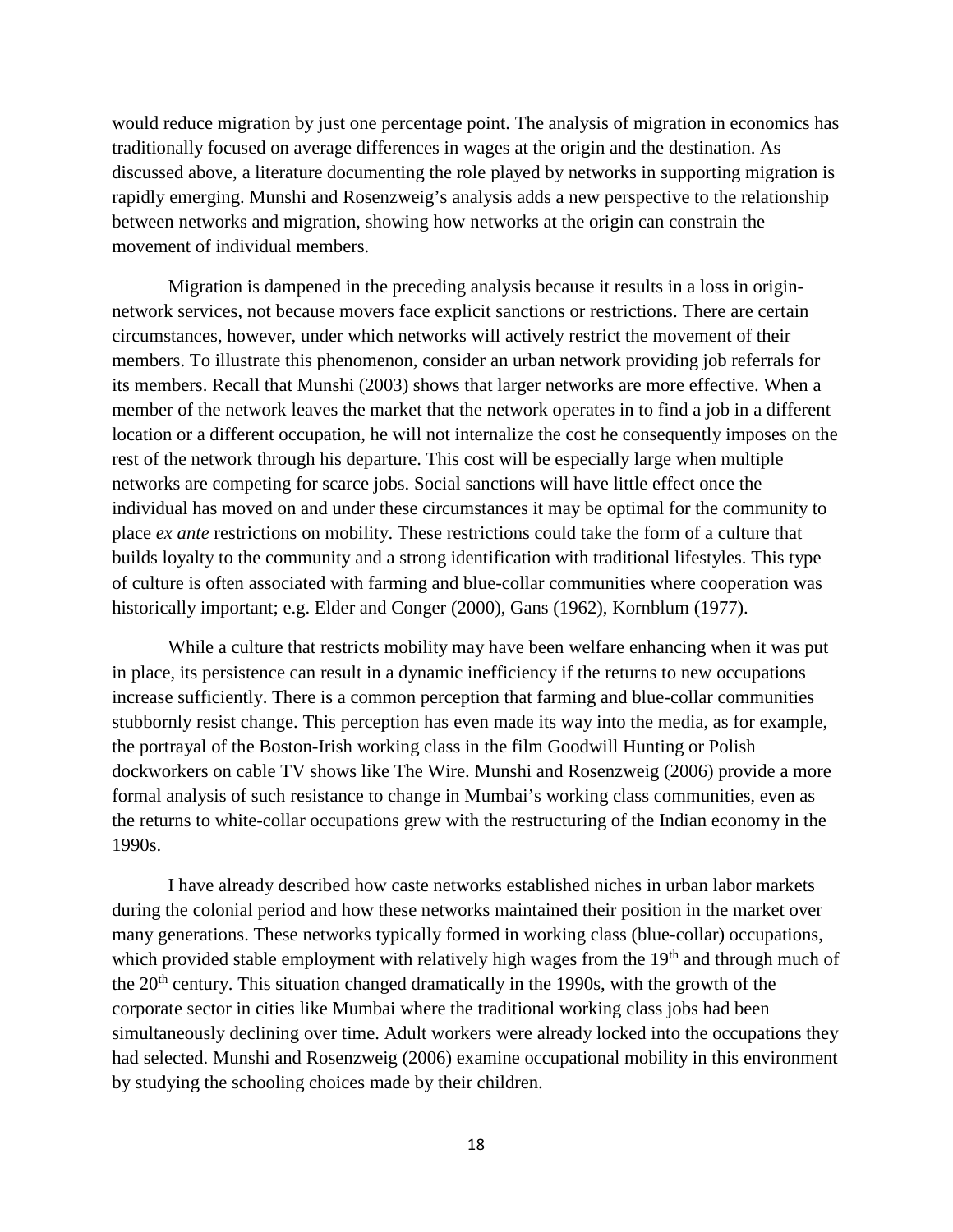Schooling in Mumbai can be in English or Marathi (the local language). English schooling channels students into white-collar jobs, while Marathi schooling, which is less expensive, channels them into working class jobs. The increase in the returns to white-collar occupations, which was effectively an increase in the returns to English schooling, resulted in a shift into English schools from 1990 onwards. However, this response to economic change varied substantially across castes and by gender. Among the boys, schooling choice was strongly determined by the fraction of adult men (the preceding generation) from the student's caste in working class jobs, net of parental and household characteristics. This inter-generational persistence did not weaken across successive cohorts entering school over the 1990s, even as the returns to English grew over time, providing a network-based explanation for the absence of convergence in schooling choice across castes. In contrast, there is no inter-generational persistence for the girls. Women did not benefit from the traditional working class networks. While girls from (male) working class castes also start with lower rates of English schooling in 1990, unlike the boys, convergence across castes is complete by 2000.

#### **Towards a Theory of Network-Based Growth**

The preceding sections describe a world in which community networks support their members in a variety of ways when markets are incomplete. In addition to these services in the immediate term, networks also play a dynamic role, supporting the permanent movement of groups of individuals from the community across space and occupations. However, this community-based support comes at a cost. Competent individuals without access to a community network are shut out of jobs and economic activities. For those individuals with a network, there is a different cost, which is that independent mobility is discouraged. The relationship between networks and mobility, a key ingredient in the process of development, is thus complex. Despite this complexity, there might be substantial gains to incorporating networks in models of growth, as discussed below.

When credit markets are imperfect and there is a fixed cost to investing in human capital, or when inherited (parental) human capital is occupation-specific, families can get locked into occupations from one generation to the next. Families in low-skill occupations with low levels of human capital stay poor, while families in high-skill occupations with correspondingly high levels of human capital stay wealthy, despite being endowed with the same level of ability on average (Galor and Zeira 1993, Banerjee and Newman 1993, Maoz and Moav 1999, Hassler and Mora 2000, Mookherjee and Ray 2003). A strong implication of what is sometimes known as the "new classical" growth model is that initial wealth will have long-term consequences, resulting in occupational traps and permanent wealth inequality. Once we add networks to the mix, however, the outcome is not so certain. A community-based network effectively substitutes for parental wealth and human capital, allowing groups of individuals to bootstrap their way into new occupations over the course of a single generation. What matters now for long-term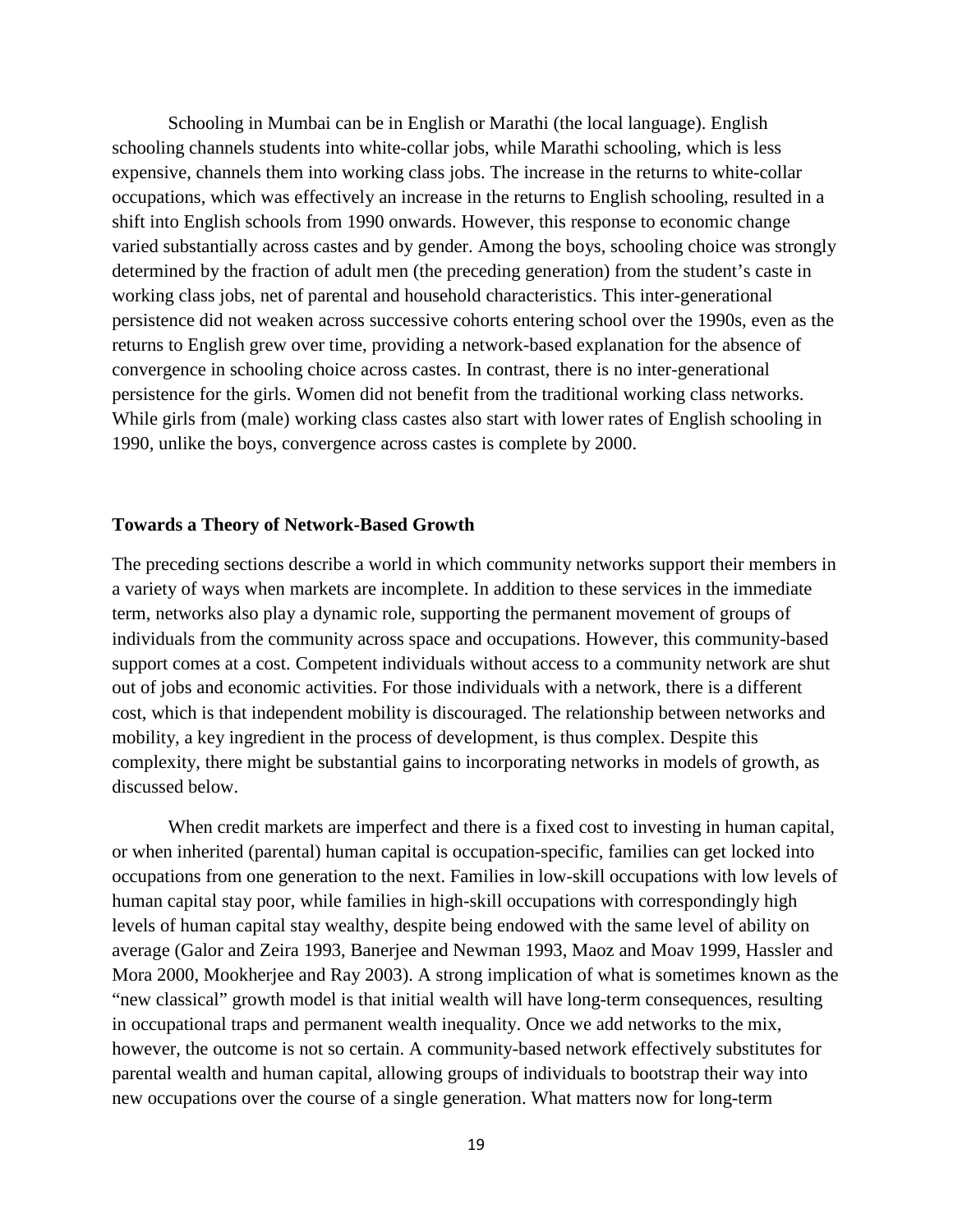outcomes is not just initial household wealth, but also the social structure and the distribution of shocks (both positive and negative) across communities and over time.

Consider a country such as India, where the population is stratified into large, cohesive, communities. These communities are well positioned to support well-connected and well-functioning networks, and so the development process in such a country will be characterized by groups of individuals, belonging to the same community, making occupational transitions. Large common shocks will be needed to generate movement, but once a transition is initiated, it will involve large numbers of individuals. In countries with smaller communities, there may be greater individual flexibility, but transitions that involve a major mobilization of resources, such as the move from trade to capital-intensive manufacturing, may be difficult to achieve. Growth may thus be rapid initially in these countries, but the long-term outcome is less clear. A complete characterization of the relationship between networks and growth might well go a long way in explaining differences in the development trajectory across countries, or regions within countries.

Growth theory has always been responsive to advances in microeconomic theory. The classical growth model, with its prediction of convergence, was based on neoclassical microfoundations; in particular, perfect markets. When these strong assumptions began to be relaxed by micro-economists in the 1980s, the new growth model, based on credit market imperfections, followed with its predictions for the persistence of inequality. Given recent advances in the economics of networks at the micro level, it may be time for an augmented growth model that incorporates networks.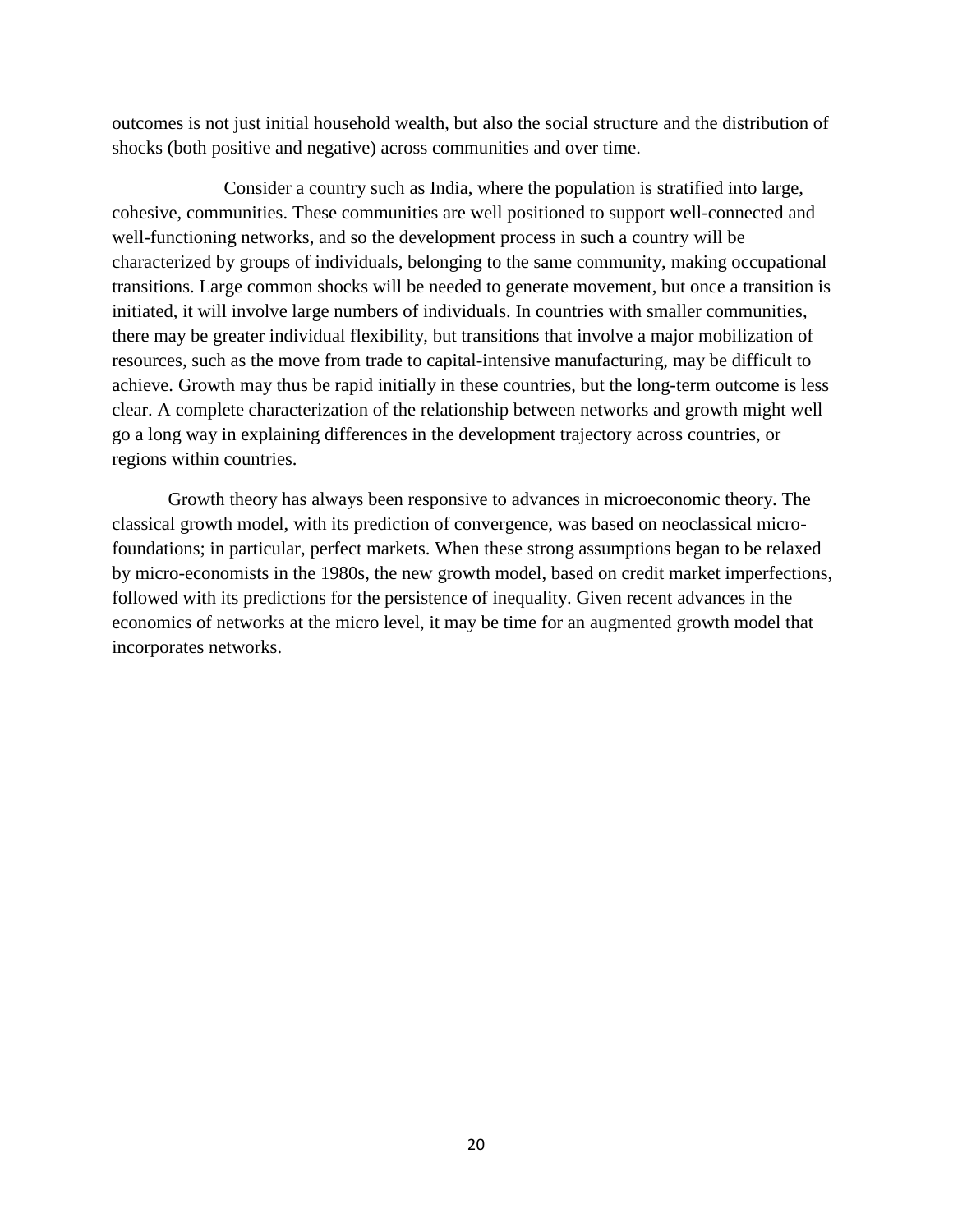#### **References**

Angelucci, Manuela, Gicomo De Giorgi, and Imran Rasul. 2014. "Resource Pooling within Family Networks: Insurance and Investment," University of Michigan typescript.

Banerjee, Abhijit and Andrew Newman. 1993. "Occupational Choice and the Process of Development," *Journal of Political Economy* 101(2): 274-298.

Banerjee, Abhijit and Kaivan Munshi. 2004. "How Efficiently is Capital Allocated? Evidence from the Knitted Garment Industry in Tirupur," *Review of Economic Studies* 71(1):19-42.

Bian, Yanjie. 1994. "Guanxi and the Allocation of Urban Jobs in China," *China Quarterly* 140(4): 971-999.

Burnett-Hurst, A.R. 1925. *Labour and Housing in Bombay: A Study in the Economic Conditions of the Wage-Earning Classes of Bombay*. London: P.S. King and Son.

Chandavarkar, Rajnarayan. 1994. *The Origins of Industrial Capitalism in India: Business strategies and the working classes in Bombay, 1900-1940*. Cambridge: Cambridge University Press.

Chavez, Leo. *Shadowed Lives: Undocumented Immigrants in American Society*. Harcourt Brace Jovanovich College Publishers, 1992.

Chay, Kenneth and Kaivan Munshi. 2014. "Black Networks After Emancipation: Evidence from Reconstruction and the Great Migration," University of Cambridge typescript.

Cholia, R.P. 1941. *Dock Labourers in Bombay*. Bombay.

Coleman, James S. 1988. "Social Capital in the Creation of Human Capital," *American Journal of Sociology* 94: S95-S120.

Conzen, Kathleen Neils. 1976. *Immigrant Milwaukee 1836-1860: Accommodation and Community in a Frontier City*. Cambridge, Massachusetts: Harvard University Press.

Damodaran, Harish. 2008. *India's New Capitalists: Caste, Business, and Industry in Modern India*. Ranikhet: Permanent Black.

De Zwart, Frank. 2000. "The Logic of Affirmative Action: Caste, Class and Quotas in India," *Acta Sociologica* 43(3): 235-249.

Dhillon, Amrita, Vegard Iverson, and Gaute Torsvik. 2013. "Employee Referral, Social Proximity, and Worker Discipline," University of Warwick typescript.

Elder Jr., Glen H. and Rand D. Conger. 2000. *Children of the Land: Adversity and Success in Rural America*. Chicago and London: University of Chicago Press.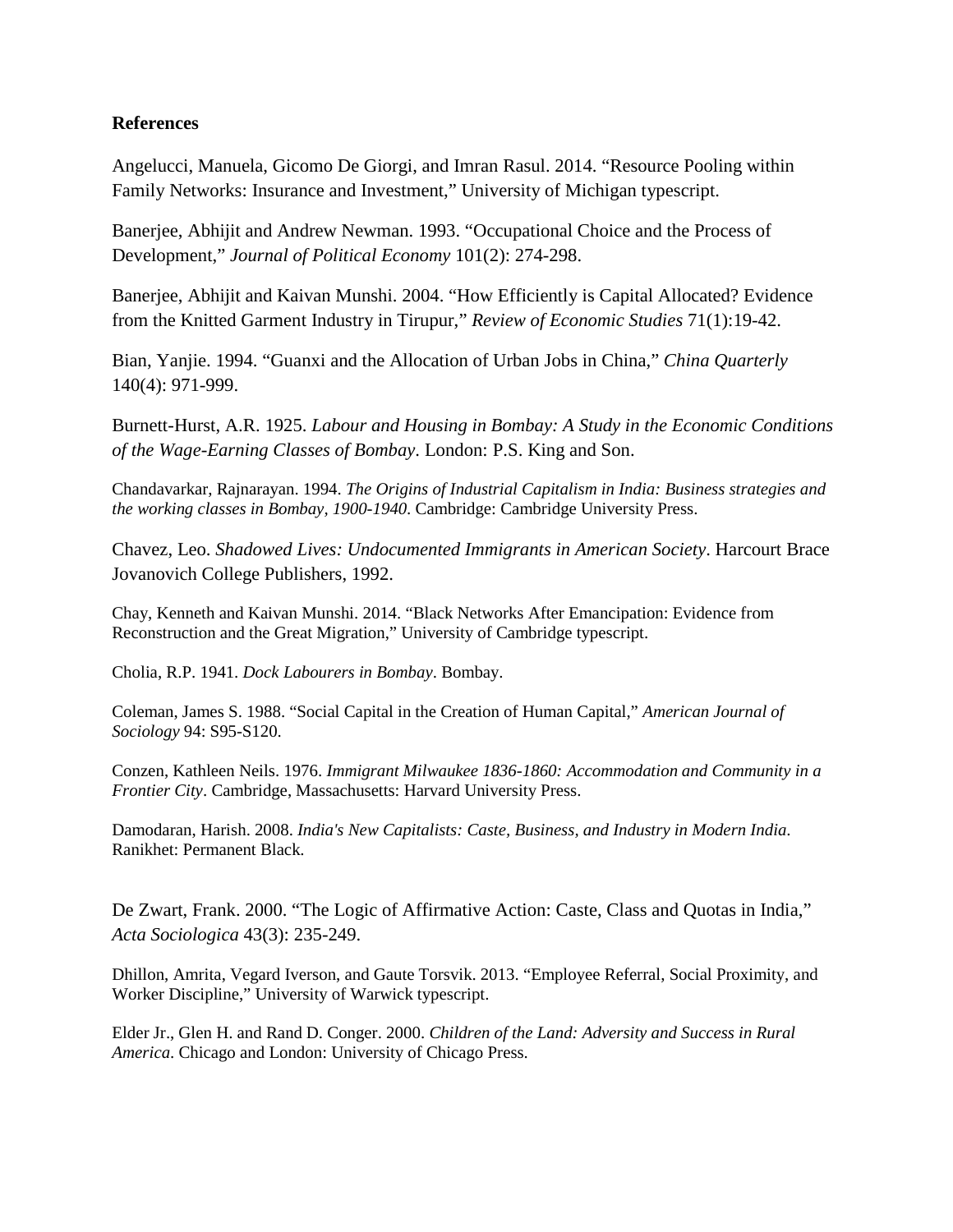Fafchamps, Marcel. 1996. "Trade Credit in Zimbabwean Manufacturing," Stanford University, Department of Economics, typescript.

Fafchamps, Marcel. 1999. "Ethnicity and Credit in African Manufacturing," Stanford University, Department of Economics, typescript.

Fafchamps, Marcel. 2003. "Ethnicity and Networks in African Trade," *Contributions to Economic Analysis and Policy* 2(1), Article 14.

Fafchamps, Marcel and Susan Lund. 2003. "Risk Sharing Networks in Rural Philippines," *Journal of Development Economics* 71: 261-287.

Fairlie, Robert W. and Bruce D. Meyer. 1996. "Ethnic and Racial Self-Employment Differences and Possible Explanations," *Journal of Human Resources* 31(4):757-793.

Fisman, Raymond J. 2003. "Ethnic Ties and the Provision of Credit: Relationship-Level Evidence from African Firms," *Advances in Economic Analysis and Policy* 3(1), Article 4.

Gadgil, D.R. 1959. *Origins of the Modern Indian Business Class*, Institute of Pacific Relations, New York.

Galor, Oded and Joseph Zeira. 1993. "Income Distribution and Macroeconomics," *Review of Economic Studies*, 60: 35-52.

Gans, Herbert. 1962. *The Urban Villagers: Group and Class in the Life of Italian-Americans*. New York: The Free Press of Glencoe.

Giles, John, Albert Park, and Fang Cai. 2006. "Reemployment of Dislocated Workers in Urban China: The Roles of Information and Incentives," Michigan State University, Department of Economics, typescript.

Gokhale, R.G. 1957. *The Bombay Cotton Mill Worker*. Bombay.

Gordon, David M., Richard Edwards, and Michael Reich. 1982. *Segmented Work, Divided Workers: The Historical Transformation of Labor in the United States*. Cambridge England: Cambridge University Press.

Gottlieb, Peter. 1991. "Rethinking the Great Migration" in Joe William Trotter Jr., ed. *The Great Migration in Historical Perspective: New Dimensions of Race, Class, and Gender*. Bloomington: Indiana University Press.

Grossman, James. 1989. *Land of Hope: Chicago, Black Southerners, and the Great Migration*. Chicago: The University of Chicago Press.

Grimard, Franque. 1997. "Household Consumption Smoothing through Ethnic Ties: Evidence from Cote d'Ivoire," *Journal of Development Economics* 53(3):319-422.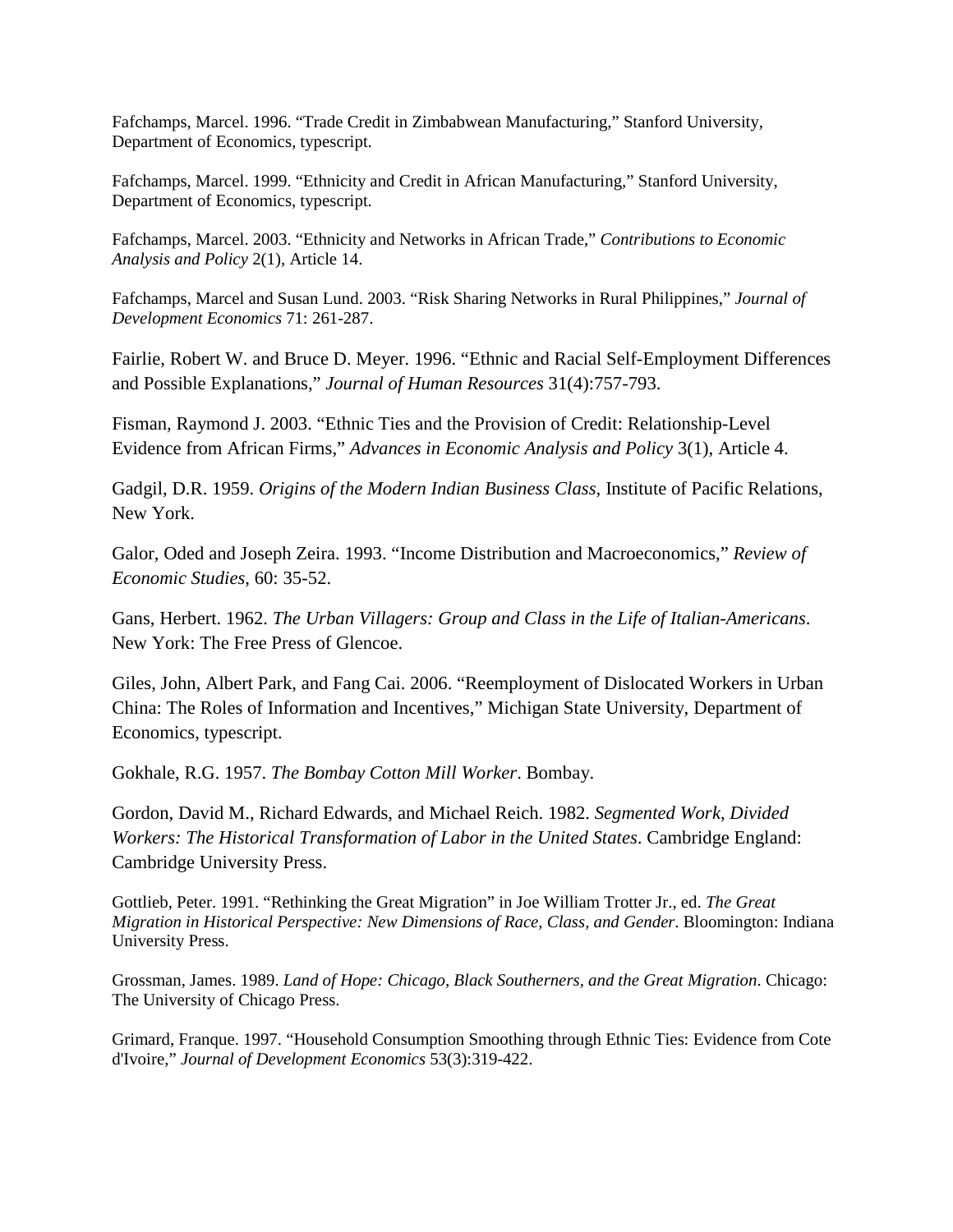Hagan, Jacqueline Maria. *Deciding to be Legal: A Maya Community in Houston*. Philadelphia: Temple University Press, 1994.

Hassler, John and Jose Rodriguez Mora. 2000. "Intelligence, Social Mobility, and Growth," *American Economic Review* 90(4): 888-908.

Hsieh, Chang-Tai and Peter J. Klenow. 2009. "Misallocation and Manufacturing TFP in China and India," *Quarterly Journal of Economics* 124(4):1403-1448.

Hoerder, Dirk. 1991. "International Labor Markets and Community Building by Migrant Workers in the Atlantic Economies," in *A Century of European Migrants, 1830-1930*, eds. Rudolph J. Vecoli and Suzanne M. Sinke, Urbana: University of Illinois Press.

Karlan, Dean, Markus Mobius, Adam Szeidl, and Tanya Rosenblat. 2009. "Trust and Social Collateral," *Quarterly Journal of Economics* 124(3): 1307-1361.

Kornblum, William. 1974. *Blue Collar Community*. Chicago and London: University of Chicago Press.

Kotkin, Joel. 1992. *Tribes: How Race, Religion, and Identity Determine Success in the New Global Economy*, New York: Random House.

Ligon, Ethan. 1998. "Risk-Sharing and Information in Village Economies," *Review of Economic Studies* 65: 847-864.

Luke, Nancy and Kaivan Munshi. 2006. "New Roles for Marriage in Urban Africa: Kinship Networks and the Labor Market in Kenya," *Review of Economics and Statistics* 88(2): 264-282.

Luke, Nancy and Kaivan Munshi. 2011. "Women as Agents of Change: Female Income and Mobility in India," *Journal of Development Economics* 94(1):1-17.

Marks, Carole. 1983. "Lines of Communication, Recruitment Mechanisms, and the Great Migration of 1916-1918," *Social Problems* 31(1): 73-83.

Maoz, Yishay D. and Omer Moav. 1999. Intergenerational Mobility and the Process of Development. *Economic Journal* 109(458): 677-697.

Magruder, Jeremy. 2010. "Intergenerational Networks, Unemployment, and Persistent Inequality in South Africa," *American Economic Journal: Applied Economics* 2(1): 62-85.

Massy, Douglas, Rafael Alarcon, Jorge Durand and Humberto Gonzalez. 1987. *Return to Aztlan: The Social Process of International Migration from Western Mexico*. Berkeley: University of California Press.

Mazzocco, Maurizio and Shiv Saini. 2012. "Testing Efficient Risk-Sharing with Heterogeneous Risk Preferences," *American Economic Review* 102(1): 428-468.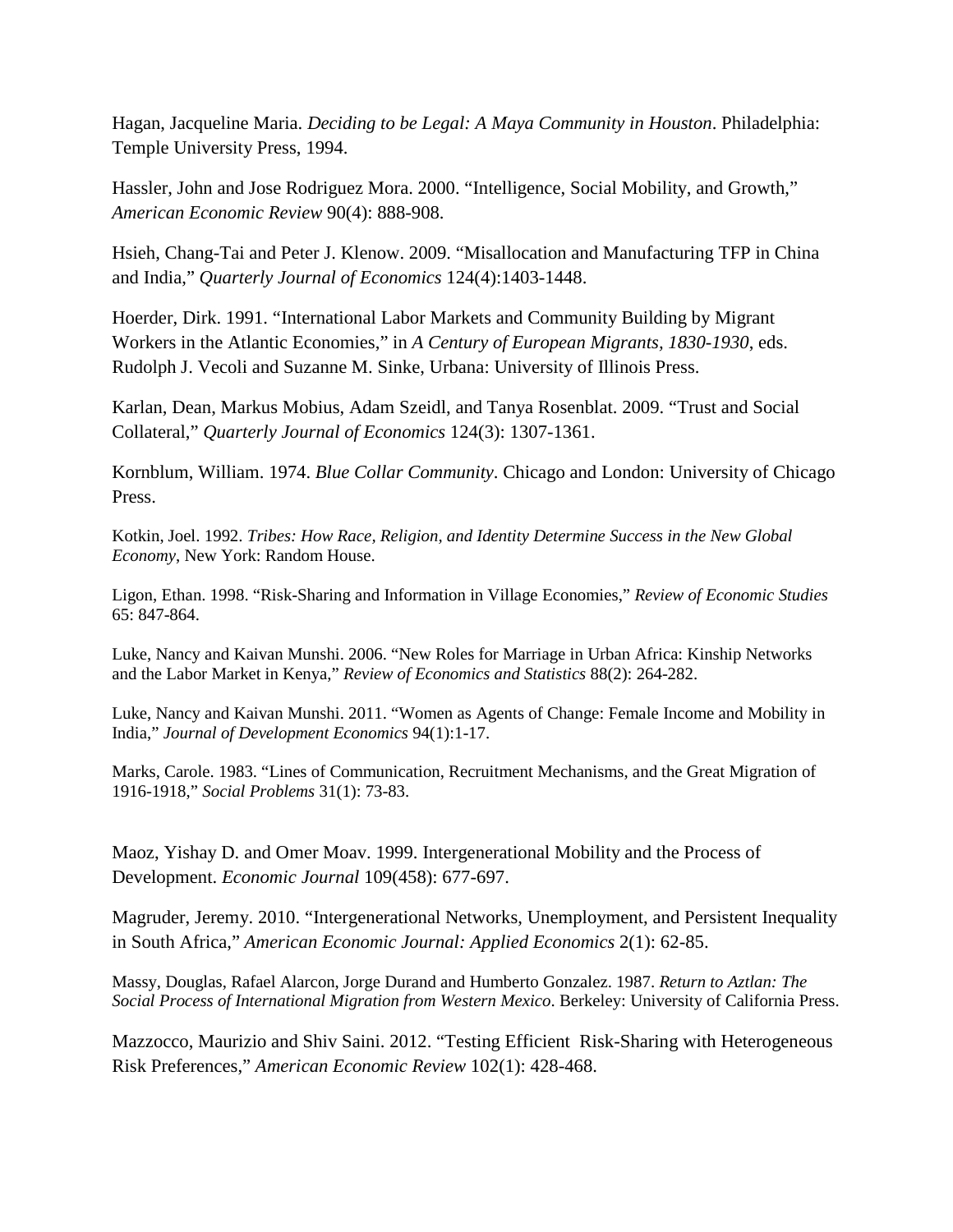McKenzie, David and Hillel Rapoport. 2007. "Network Effects and the Dynamics of Migration and Inequality: Theory and Evidence from Mexico," *Journal of Development Economics* 84: 1- 24.

McKenzie, David and Hillel Rapoport. 2010. "Self-Selection Patterns in Mexico-U.S. Migration: The Role of Migration Networks," *Review of Economics and Statistics* 92(4):811-821.

McMillan, John and Christopher Woodruff. 1999. "Interfirm Relationships and Informal Credit in Vietnam," *Quarterly Journal of Economics* 114(4):1285-1320.

Menjivar, Cecilia. *Fragmented Ties: Salvadoran Immigrant Networks in America*. Berkeley: University of California Press, 2000.

Mookherjee, Dilip and Debraj Ray. 2003. Persistent Inequality, *Review of Economic Studies* 70(2): 369-393.

Morris, Morris David. 1965. *The Emergence of an Industrial Labor Force in India: A Study of the Bombay Cotton Mills, 1854-1947*. Berkeley: University of California Press.

Morrison, Minion K.C. 1987. *Black Political Mobilization: Leadership, Power, and Mass Behavior*. Albany: State University of New York Press.

Munshi, Kaivan. 2003. ''Networks in the Modern Economy: Mexican Migrants in the U.S. Labor Market." *Quarterly Journal of Economics*, Vol. 118(2), pp. 549-597.

Munshi, Kaivan. 2011. "Strength in Numbers: Networks as a Solution to Occupational Traps," *Review of Economic Studies* 78:1069-1101.

Munshi, Kaivan and Mark Rosenzweig. 2006. "Traditional Institutions Meet the Modern World: Caste, Gender, and Schooling Choice in a Globalizing Economy," *American Economic Review* 96(4):1225-1252.

Munshi, Kaivan and Mark Rosenzweig. 2014. "Networks and Misallocation: Insurance, Migration, and the Rural-Urban Wage Gap," University of Cambridge, typescript.

Moorjani, Priya, Kumarasamy Thangaraj, Nick Patterson, Mark Lipson, Po-Ru Loh, Periyasamy Govindaraj, Bonnie Berger, David Reich, and Laiji Singh. 2013. "Genetic Evidence for Recent Population Mixture in India," *American Journal of Human Genetics* 93(3):422-438.

Nafziger, Wayne. 1978. *Class, Caste, and Entrepreneurship: A Study of Indian Industrialists*, Honolulu: The University Press of Hawaii.

Nee, Victor G. and Brett de Bary Nee. *Longtime Californ': A Documentary Study of an American Chinatown*. New York: Pantheon Books, 1972.

Passel, Jeffrey, D'Vera Cohn, and Ana Gonzalez-Barrera. 2012. "Net Migration from Mexico Falls to Zero – and Perhaps Less," Pew Research Center Report.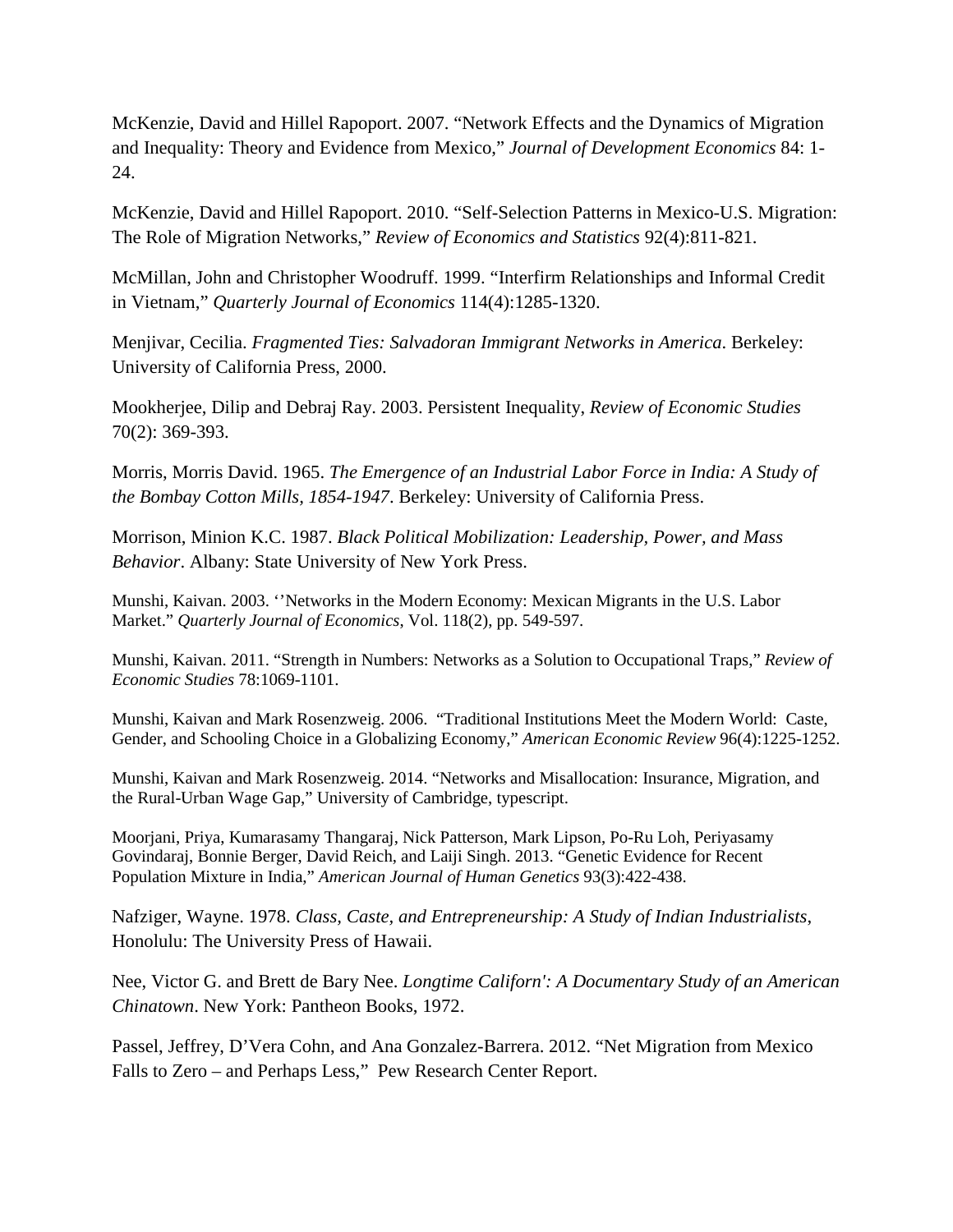Patel, Krishna and Francis Vella. 2013. Immigrant Networks and Their Implications for Occupational Choice and Wages, *Review of Economics and Statistics* 95(4):1249-1277.

Patel, Kunj. 1963. *Rural Labor in Industrial Bombay*. Bombay: Popular Prakashan.

Rees, Albert. 1966. "Information Networks in Labor Markets," *American Economic Review* (Papers and Proceedings) 56: 559-66.

Richman, Barak. 2006. "How Community Institutions Create Economic Advantage: Jewish Diamond Merchants in New York," *Law and Social Inquiry* 31(2): 383-420.

Rudner, David West. 1994. *Caste and Capitalism in Colonial India: The Nattukottai Chettiars*}, Berkeley: University of California Press.

Sampson, R.J., S.W. Raudenbush, and Felton Earls. 1997. "Neighborhoods and Violent Crime: A Multilevel Study of Collective Efficacy," *Science* 277: 918-924.

Swaminathan, Padmini and Jeyaranjan. 1994. "The Knitwear Cluster in Tiruppur: An Indian Industrial District in the Making?" Working Paper No. 126, Madras Institute of Development Studies.

Townsend, Robert. 1994. "Risk and Insurance in Village India," *Econometrica* 62(3):171-84.

Shing-Yi Wang. 2013. Marriage Networks, Nepotism and Labor Market Outcomes in China, *American Economic Journal: Applied Economics* 5(3): 91 - 112.

Zhang, Xiaobo and Guo Li. 2003. "Does *Guanxi* Matter to Nonfarm Employment?" *Journal of Comparative Economics*, 31: 315-331.

Zhou, Min. *Chinatown: The Socioeconomic Potential of an Urban Enclave*. Philadelphia: Temple University Press, 1992.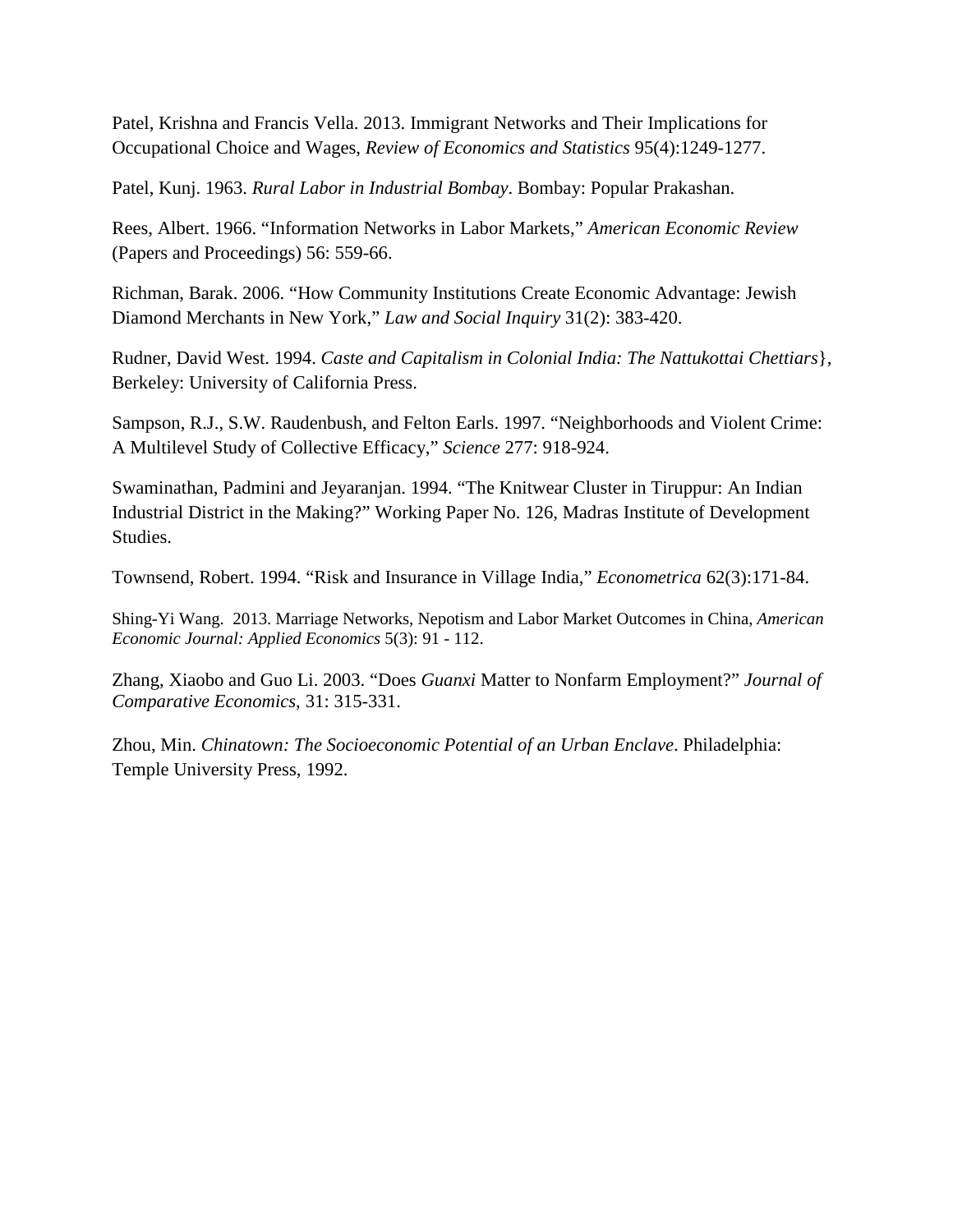

**Figure 1: Employment-Rainfall Relationship**

Vertical lines measure single standard errors on either side of the point estimate. Coefficients that are significant at the 5% level are denoted by bold vertical lines.

Source: Munshi (2003)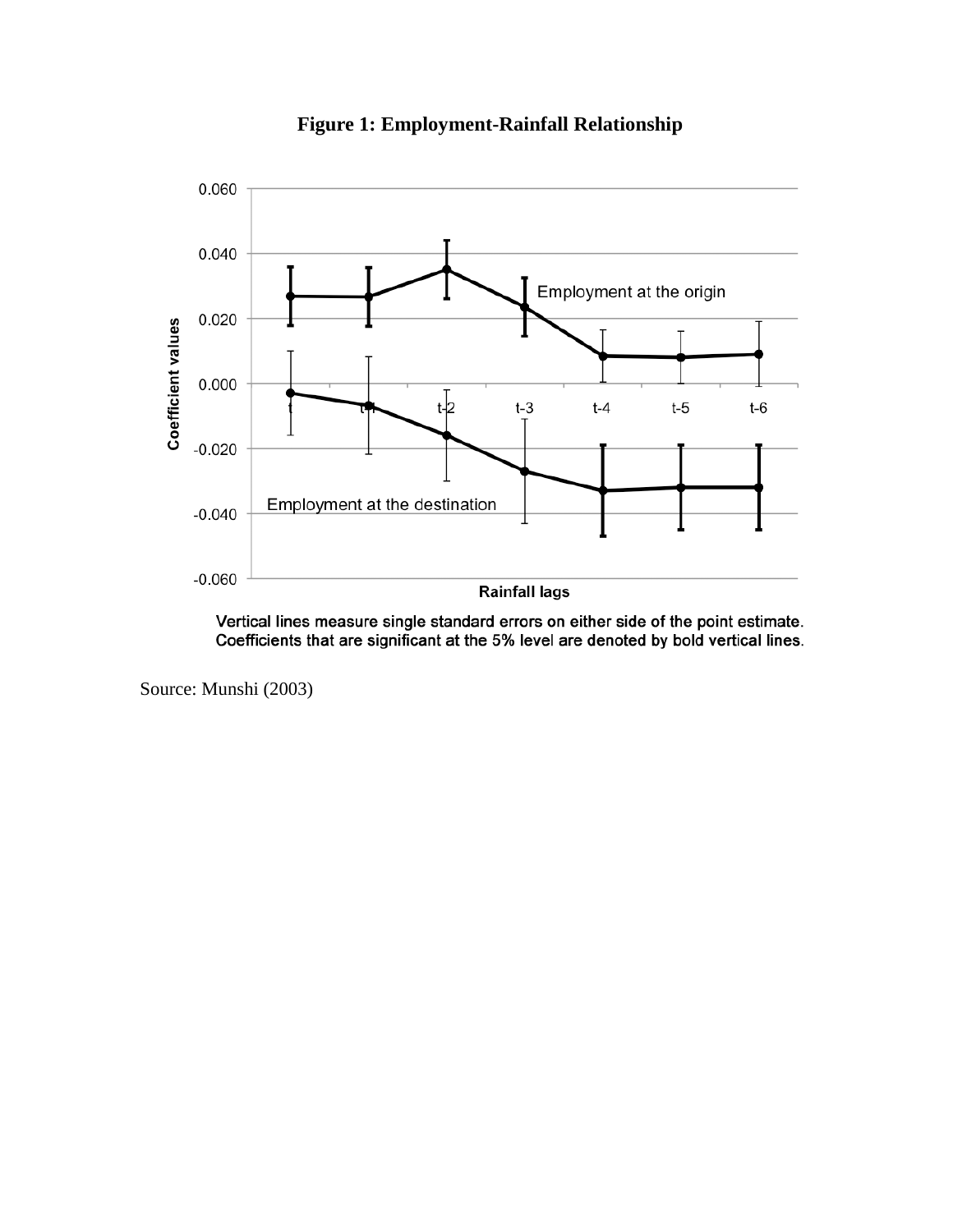**Figure 2A: Capital Stock**



Source: Banerjee and Munshi (2004)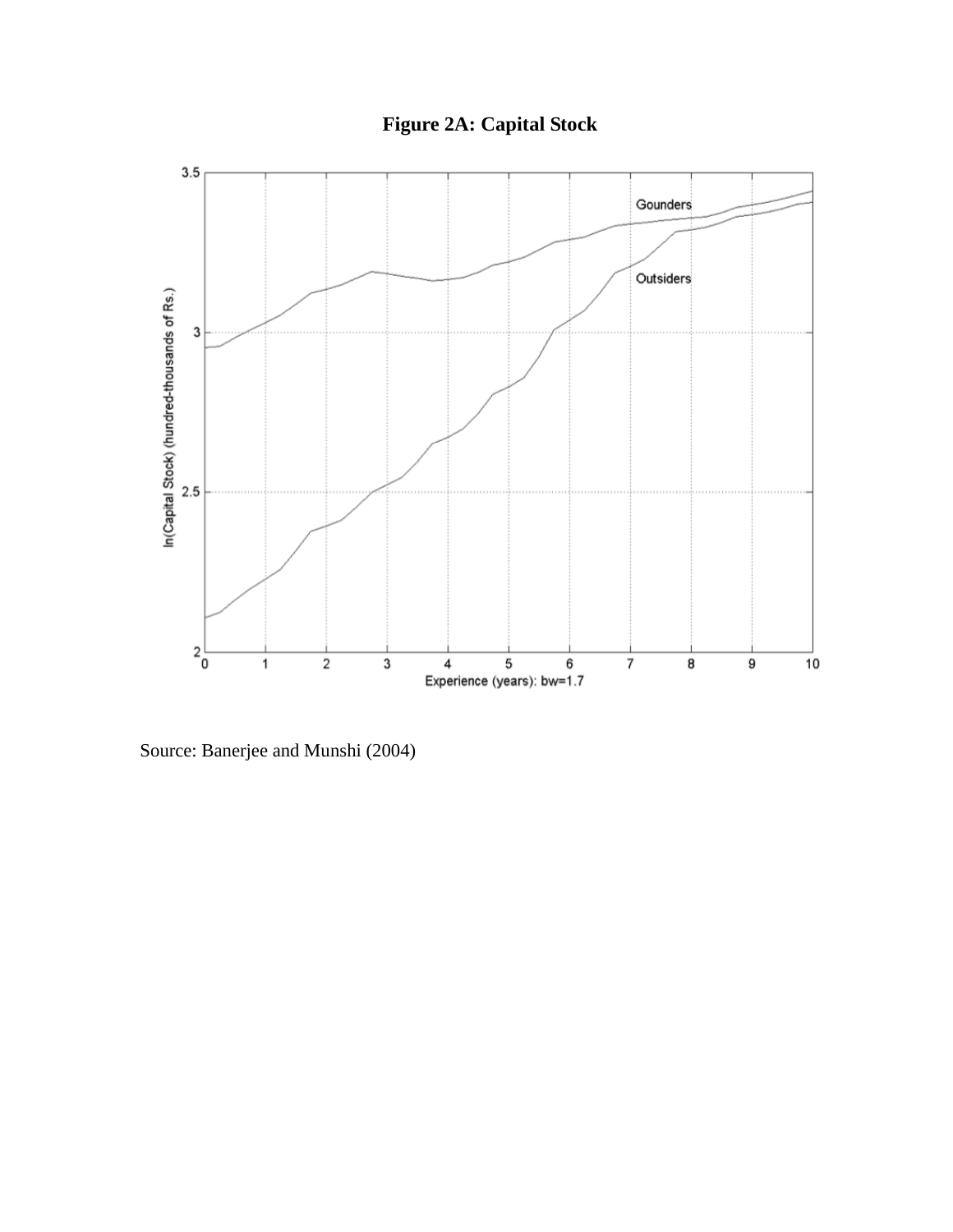**Figure 2B: Production**



Source: Banerjee and Munshi (2004)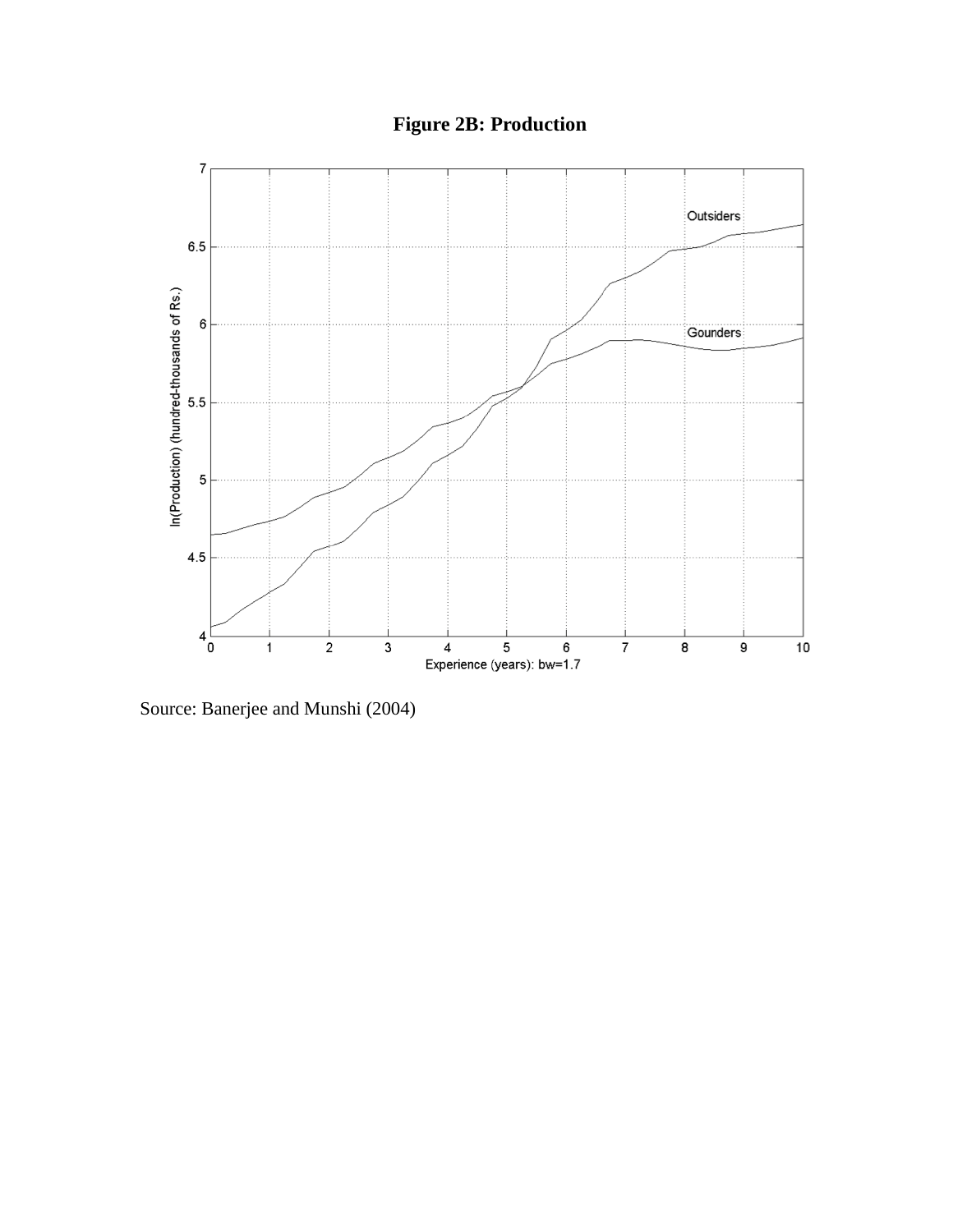

**Figure 3: Family Background of Entering Entrepreneurs**

Source: Munshi (2011)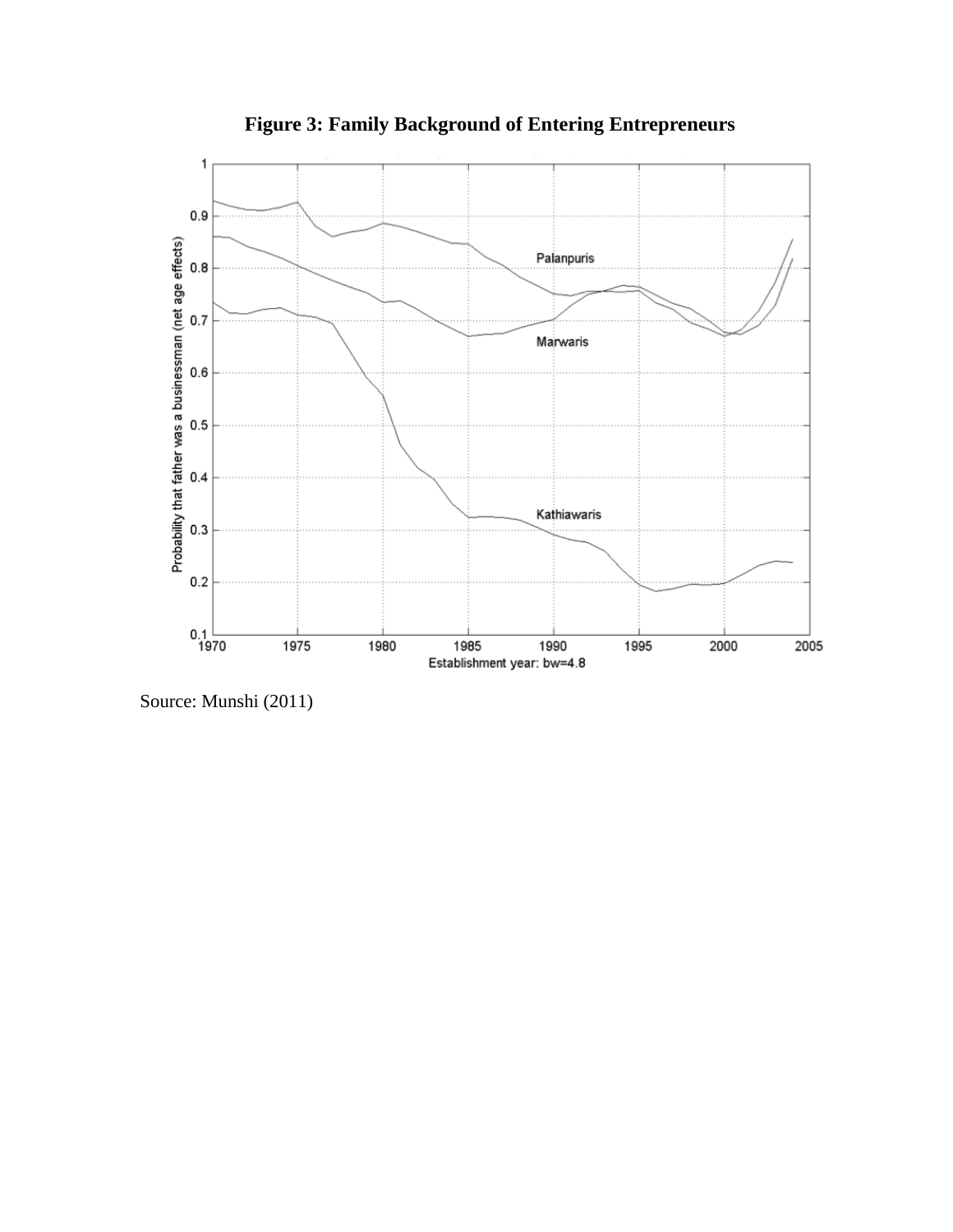

**Figure 4: Black Political Participation and Migration**

Source: Chay and Munshi (2014)